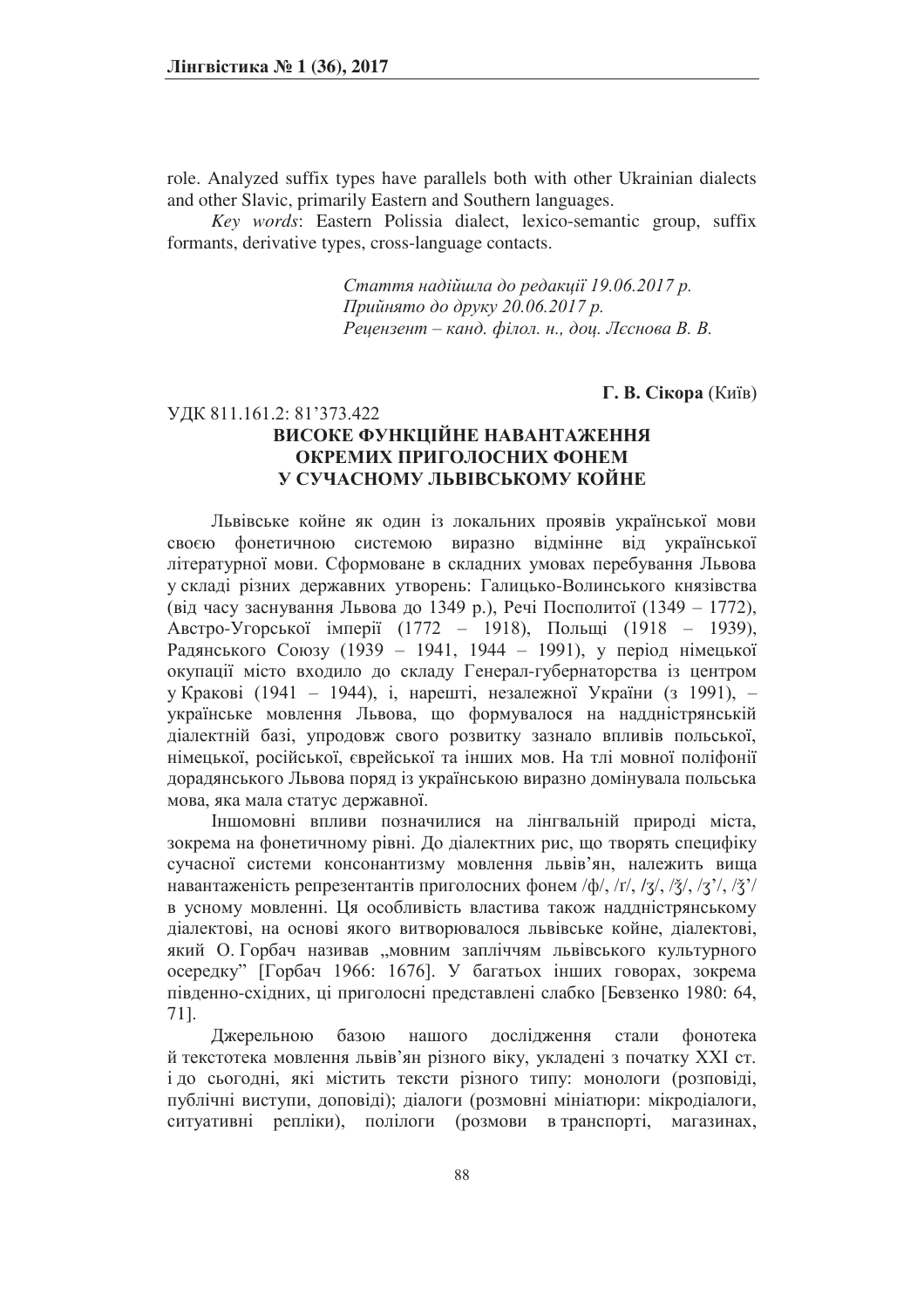державних установах, на ринку тощо); тексти, різні за тематикою, обсягом (мікро- і макротексти), комунікативними сферами (публічне / непублічне, підготовлене / непідготовлене), а також мовлення львівських ЗМІ, неофіційна (розмовна) антропонімія; свідчення діалектних словників львівського мовлення диференційного типу, зокрема "Лексикону львівського...", який фіксує сучасну й застарілу лексику, що вийшла з ужитку.

Фонема /ф/. Мовлення львів'ян маніфестує різні вияви фонеми /ф/: 1) у лексичних запозиченнях; 2) власне утворені на місці праслов'янської сполуки [xv] у незапозичених лексемах; 3) посталі внаслідок сандгі.

Запозичуючи іншомовну лексику зі звуком [ф], львів'яни зазвичай зберігали автентичне звучання слова (іноді з фонетичними змінами, які, проте, не поширювалися на аналізований звук), наприклад:  $[\dot{\phi}$ *'] іл* '*i*<sup>'</sup>жанка<sup>1</sup> – *n*. filiżanka, *[ф']* i<sup>*paнка – n*. firanka, *шу*[ф]<sup>|</sup>л'ада –</sup> *n*. szuflada та ін. Водночас в українській мові діяла інша тенденція заступлення [ф] звуками [п], [в], [х] та ін. задля адаптування до наявної системи консонантизму [Шевельов 2002<sup>2</sup>: 803 – 807]. Так, звук [ф] у сучасному мовленні львів'ян функціонує в словах, у яких у літературному стандарті усталилися такі звуки чи звукосполуки, як [x]:<br>*[ф]утро, n*. futro 'хутро', *шу[ф]<sup>1</sup>л'ада, n*. szuflada 'шухляда', *<sup>1</sup>[ф']ipa*,  $n.$  fura 'xypa,  $\overline{bis}$ ',  $\frac{1}{\phi}$ / $\phi$ / $\gamma$ ра, *n*. fura, *нім*. Fuhre евликовантажний автомобіль або причеп для міжміських та міжнародних перевезень' (пор. xypa); [xв]: <sup>1</sup>[ф *]* ipmкa, *n*. furtka 'хвіртка', [ф '] icm, *n*. ogon 'хвіст'; [кв]:  $[\phi]a^{\dagger}$ сол'а, *n*. fasola 'квасоля',  $\phi$ асо<sup>уі</sup>л'овий, *n*. fasolowy 'квасолевий'; [п]: *kap*<sup>|</sup>mo[ф]л'а, n. kartofel 'картопля', *карто[ф]*<sup>|</sup>л'ан'i n<sup>'</sup>л'ацк'i, n. kartoflany placki 'деруни', [ф]<sup>|</sup>л'ашка, n. flasza 'пляшка', mpa[ф]<sup>|</sup>л'ати, n. trafiać <sup>1</sup> и отрапляти', *mpa[ф]<sup>|</sup>л'amuc'a*, *n*. trafiać si / траплятися, *nom<sup>|</sup>pa[ф]umu*, *n*. trafić 'отрапити, бути спроможним, змогти', *mpa*<sup>1</sup>[ф]унук, *n*. trafunek випадок'.

Функціонування фонеми /ф/ у соціумі Львова безпосередньо пов'язане з характеристиками конкретної лексеми, що може бути загальновживаною або мати обмежене вживання, коли ця фонема  $\epsilon$  фонетичним маркером носіїв старої львівської норми. До найактивніше вживаних діалектних лексем з аналізованим звуком (фонемою) належать такі: <sup>*|</sup>[ф]аїниї, п*. fajny 'добрий, гарний, чудовий', *<sup>|</sup>[ф]аїно*, *п*. fajnie</sup> <sup>t</sup>добре, гарно, чудово', *[ф]ал*<sup>'</sup><sup>*ł</sup>бана*, *n*. falbana 'рюш', *[ф]а<sup>l</sup>сол'а*, *n*. fasola</sup> <sup>*v*</sup>**kBacoJR**, *[ф]aco<sup>l</sup>n'osuĭ, n. fasolowy 'квасолевий', [ф']iл'i<sup>1</sup>жанка, n*. filiżanka чашечка для кави', [ф']iр анка, n. firanka чанавіска, тюль',  $[\phi]$ <sup>|</sup>л'ашка, *n*. flasza 'пляшка', *шу* $[\phi]$ <sup>|</sup>л'ада, *n*. szuflada 'шухляда',  $\left[\phi\right]$ унду<sup>1</sup>вати, *n.* fundować 'оплачувати за когось', *nom<sup>1</sup>pa*[ф]ити, *n.* trafić <sup>1</sup> нотрапити, бути спроможним, змогти' (часто в прокльонах: най би те<sup>и все</sup>

 $1$  Подаємо посилання на "Лексикон львівський..." лише для рідковживаної, маловідомої лексики.

 $2$  Праця вперше вийшла друком англійською мовою в 1979 р.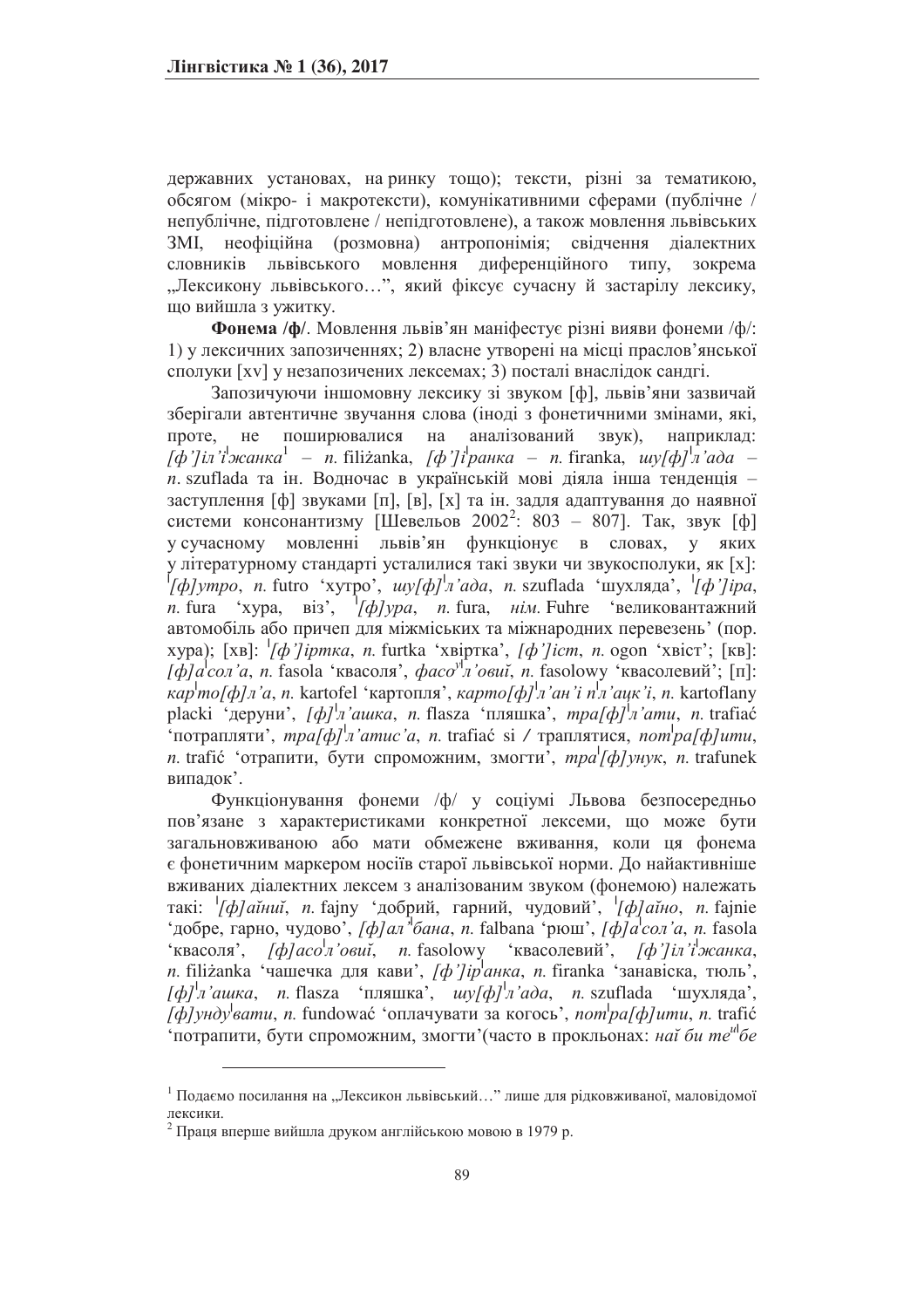$(m'a)$  *шл'ак* <sup>*†наглий трафиў* / хай тебе удар трапить, ми<sup>¦</sup>не шл'а<sup>¦</sup>к'е</sup> *мраф л'айут(') / вислів, що виявляє злість, роздратування та ін.), рідше –*  $mpa'[φ]yhyk, n$ *.* trafunek 'випадок', *[ф]ест*, *n.* fes 'міцний, дуже добрий', 'nyxe', '[do]'itn'i-'<sub>M</sub>'itn'i, n figle-migle 'витівки, пустощі, дріб'язки',  $\overline{f}$ φ] *acm*<sup>*buta*, *n.* fastryga 'намітка', [ф] acmputy <sup>l</sup>eamu, *n.* fastrygować</sup> {1}}<br>'зметувати, [ф]<sup>*рен(')зл'і* (рідше – [ф]<sup>*рензл'і*), *п*. fredzla 'бахрома',</sup></sup>  $[φ]pu^{|^3}$ ypa, *n.* fryzura '3aчicka', *κap<sup>i</sup>mo[φ]л'a*, *n.* kartofel 'картопля', *kapmo[ф]<sup>|</sup>л'ан'i n<sup>|</sup>л'ацк'i, n.* kartoflany placki 'деруни', '[*ф]а*йка, n. fajka 'люлька', їхні похідні й ін. Більшість цих лексем у комунікативному просторі Львова є загальновживаними, їхнє функціонування не залежить від соціальних характеристик мовців. Ця лексика творить окремий пласт, який можна означити як "львівське", а отже, функційне навантаження аналізованої фонеми у фонологічній системі львівського койне безпосередньо пов'язане з її словниковою потужністю. Наявність звука [ф] репрезентують кілька імен львівського іменника́  $\pm$ церковнослов'янські імена (повні та їхні здрібнілі форми, а також похідні прізвища), які мають аналоги в деяких європейських мовах, зокрема 1<br>польській: *Сте<sup>1</sup>[ф]ан*, *Сте[ф]ко*, здрібн. С<sup>і</sup>те[ф]џ'у, п. Stefan – Степан;  $\frac{1}{2}$ так само *Сте<sup>[</sup>ф]ан'ійа*, *n*. Stefanija, *Сте[ф]ка*, здрібн. Сте[ф]ц'а – Степанія; [Ф]ет', <sup>113</sup>/[Ф]ед'у (розмовні форми), п. Teodor – Теодор. Низка лексем з фонемою /ф/ маркують мовлення найстаршого покоління львів'ян, рідше – середнього вікового прошарку, наприклад  $\int \phi / a^{\prime} m' i \pi' (i) \tilde{u} a$ , *n*. familia 'прізвище; родина', *[ф]* ам' іл' (і) чант, *n*. familiant 'родич', '[ф]утро, n. futro 'хутро', '[ф]айрант, n. fajerant 'кінець, перекур' [ЛЛ 2012: 745], '[ф']ita, n. figa 'iнжир' (на противагу  $\sigma$ ы́льш уживаному [*ф*']ita, n. figa 'дуля') [ЛЛ 2012: 752] [ф]ав рити, *n*. faworyty 'бакенбарди' [ЛЛ 2012: 744], *[ф]pu<sup>l</sup>зура*, *n*. fryzura 'зачіска'. Як свідчить "Атлас української мови", фонема /ф/ у запозичених лексемах фіра (фура), фасоля, фартух представлена не лише в південнозахідному наріччі, а й на території Нижньої Наддніпрянщини, Причорномор'я й суміжних земель [AУM III, ч. 3: 13; AУM II: к. № 82, 84; АУМ III, ч. 2: к. № 15; 16, 17].

На функційній периферії сьогодні перебуває фіксований лексикографами пласт арготичних лексем, що активно функціонував у львівському койне передвоєнного періоду: [ф]а<sup>|</sup>була (пор. *n*. fabuła •<br>• фабула, сюжет') •пройдисвіт' [ЛЛ 2012: 744], <sup>1</sup>[ф] акнути •вдарити' [ЛЛ  $2012$ : 745],  $\int \phi \sin \theta \sin \theta$  (nop. *n*. falować xBHJHOBATHCA, KOJHXATHCA, здійматися; витися, лягати хвилями') 'бігти, іти' [Rudnyckyj 1993: 124]; 'іти, їхати' [ЛЛ 2012: 746], [ф]а<sup>1</sup>мула, п. famuła 'родина, сім'я'; 'родина' [ЛЛ 2012: 747], [*ф]pu<sup>l</sup>taчка* (пор. *n*. frygaty 'їсти<sup>,</sup> [Rudnyćkyj 1993: 125]) <sup>1</sup> чика, чебличчя, [ЛЛ 2012: 760], [ф]и'i'нан'е (пор. *n. wcisnąć* чвтиснути, вдавити') 'їжа' [ЛЛ 2012: 764],  $\phi$ ун'о 'особа, яка вдає аристократа, пана'; чарозуміла людина; дурень, недотепа<sup>,</sup> [ЛЛ 2012: 762], фурди<sup>1</sup>тарн'а, *n*. furdygarni 'поліційний відділок; в'язниця' [Rudnyckyj 1993: 125; ЛЛ 2012: 762] та ін. Зрозуміло, що поряд із діалектними словами, львів'яни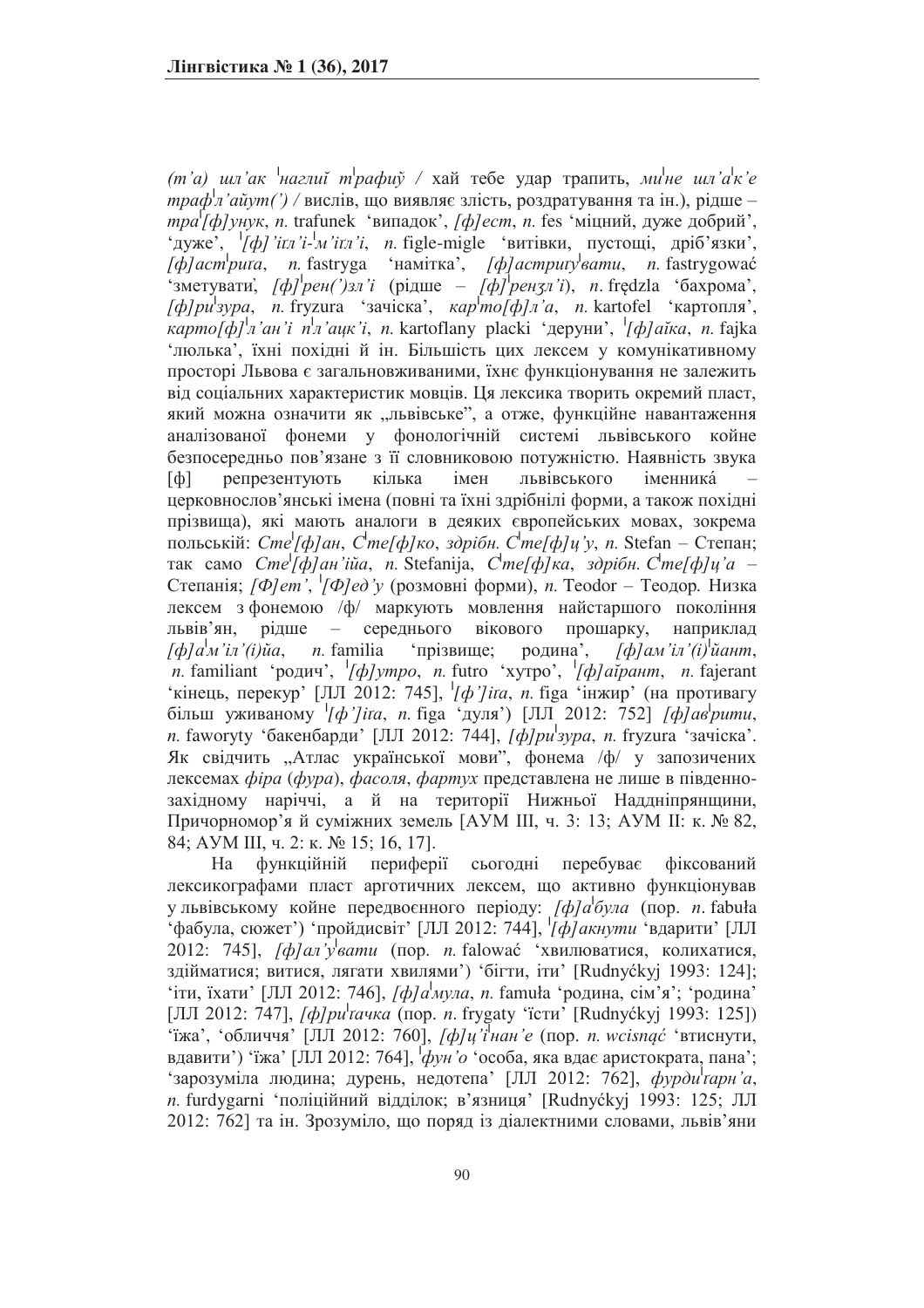також уживають лексеми зі звуком [ф], які належать літературному сегментові: *фа<sup>і</sup>та*, <sup>і</sup>ф'*ірма*, <sup>і</sup>фо*кус* та ін.

У мовленні львів'ян похилого віку із сильним ступенем діалектних ознак звук [ф] усталився на місці первісної звукосполуки [xv] у незапозичених лексемах праслов'янського походження [*ф*'/*icm* 'хвіст', ,<br>[ф]а<sup>|</sup>лити 'хвалити' і є власне утвореним, тобто новоутвореним, який дослідники також окреслюють як звук гіперичний, "надправильний" [Німчук 1999: 283]. Звук [ф] із такою генезою (виник під впливом польської мови) представлений у більшості південно-західних діалектів [Бевзенко 1980: 64 – 65; АУМ II: к. № 86], а також у частині південносхідних - на території Нижньої Наддніпрянщини, Причорномор'я й суміжних земель [АУМ III: к. № 14].

На функціонування звука [ф] у мовленні передвоєнного Львова вказував Я. Б. Рудницький, зауважуючи, що він уживаний переважно в словах іншомовного походження [Rudnyckyj 1993: 29]. Широкий репертуар локалізмів із цим звуком фіксує "Лексикон львівський...".

Як свідчать лінгвістичні дослідження, фонема /ф/ увійшла в українську мову внаслідок лексичних запозичень з інших мов, як і фонема /г/ [Булаховський 1977: 263; Шевельов 2002: 803; Бевзенко 1980: 61; Німчук 1999: 261]. "Широкомасштабне контактування середньоукраїнської мови з західними мовами, - пояснює Ю. Шевельов, - призвело ... до масового напливу запозичених слів зі звуком g (а також із звуком *f*), що для них у мові не було точного відповідника" [Шевельов 2002: 793]. Звук [ф] був упроваджений в українську мову внаслідок контактування з греками, тобто на самому початку існування української окремішності в межах праслов'янського континууму, та був підпертий авторитетом церкви [Там само: 803].

Активізацію цього звука у львівському мовленні забезпечує не лише етимологічно іншомовна база, але і його поява внаслідок оглушення звука [в] у позиції перед глухим, тобто виявами сандгі, що корелює з тверженням Л. Булаховського про те, що звук [ф] "виник також в окремих фонетичних положеннях у незапозичених словах, разом із відповідними запозиченими" [Булаховський 1977: 263]. Як вияв внутрішнього сандгі (на межі морфем), часто за умови реґресивної асиміляції звука [в] під впливом глухого приголосного, [ф] реалізується в таких позиціях: 1) початку слова: [ф]naў, [ф]naў([ф]) (поряд із впаў) 'впав', ф<sup>1</sup>пала 'впала', [ф]т'iк 'втік', [ф]т'iкайi 'втікає', [ф]c'i 'всі',  $\phi/c'$ а 'вся',  $\phi/c'$ йў, *вс'*йў 'сів',  $\phi/c$  *ma*ў( $\phi$ )) 'встав'; 2) кінця складу:  $\frac{f}{f}$  *ы са [ф]* ток 'ковток'; 3) абсолютного кінця слова (як варіант до можливих [ў], [в]): *кро[ф]* 'кров', *еле<sup>|</sup>менті[ф]* 'елементів',  $\chi \alpha^y$ за<sup>|</sup>х 'i[ф] 'козаків', *м'*іл'йон'i[ф] 'мільйонів'; 4) зовнішнього сандгі (на межі слів): [ф] *пан*<sup>1</sup>тофл'ах 'в пантофлях', [ф] cn'id<sup>1</sup>ниц'(')i ъ спідниці', *[ф]<sub>к</sub>умор*'ї 'в коморі'. Оглушення може відбуватися перед глухим приголосним у межах однієї морфеми: [ф <sup>1</sup>чора 'вчора',  $[\phi]c'$ (поряд iз  $\epsilon c'$ )<sup>o</sup> 'все'. Наявність звука  $[\phi]$  у незапозичених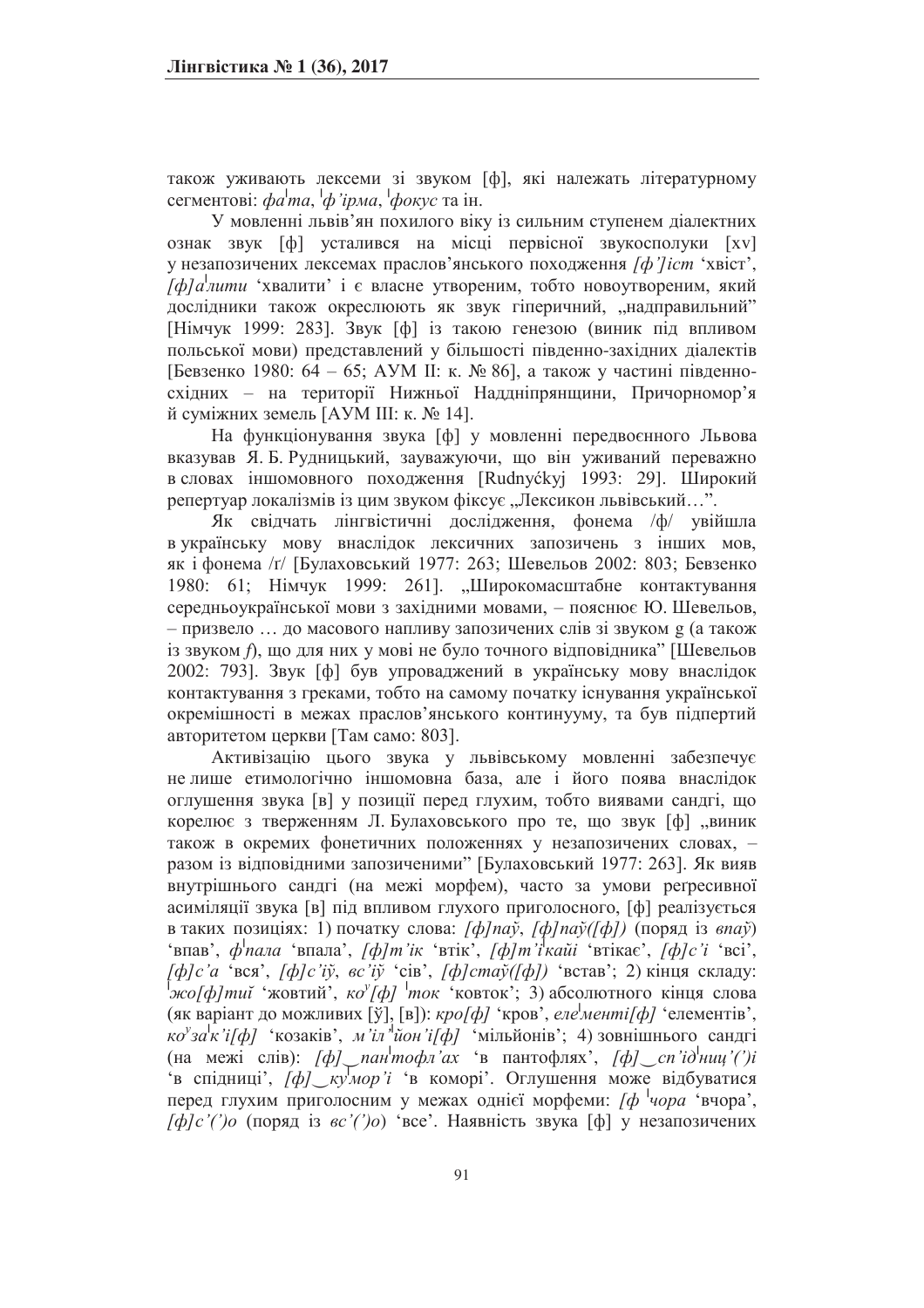словах як результат оглушення (регресивної асиміляції) фіксував у мовленні мешканців львівського Знесіння також і Я. Б. Рудницький: *у*<br>ф\_п<sup>|</sup>лахт *i* 'в плахті', ф\_<sup>1</sup>хат *i* 'в хаті', фс'(')i 'всі', фсе 'все', ф\_тої [Rudnyćkyj 1993: 29, 37]. Зауважимо, що в позиції кінця складу й абсолютного кінця слова в сучасному львівському мовленні можливе варіювання алофонів [ў], [в]: *Л'в'і[ў]* і *Л'в'і[в]*; *м'іл<sup>, і</sup>йон'і[ў]* <del>*i M*'i*n*'uoH'i[e] romo; алофон [ф] можливий у позиції перед наступним</del> глухим, наприклад *Л'в'i[ф] n'im Пул'ш<sup>1</sup>чейу* / Львів під Польщею,  $\tilde{\sigma}$ у $\tilde{\sigma}$ еато м $i$  *iл*  $\tilde{\tau}$ йон 'i[ф] пру $\tilde{\tau}$ пало / багато мільйонів пропало.

Консонант [ф] у таких позиціях поширений у деяких крайніх західних говірках, зокрема надсянських [Пшепюрська-Овчаренко 2007: 130; Бевзенко 1980: 65], у яких він також функціонує паралельно з [ў] у кінці слів [Пшепюрська-Овчаренко 2007: 119], бойківських [Рабій-Карпинська 2011<sup>1</sup>: 86], частково лемківських говорах (непослідовне заступлення) [Бевзенко 1980: 65], на противагу іншим південно-західним діалектам, у яких протиставлення фонем /в/ - /ф/ порівняно слабке, оскільки в позиції абсолютного кінця слова та перед глухими приголосними фонема /в/ реалізується як [ў], [w] і не заступається фонемою /ф/ [Там само].

Таке оглушення, властиве польській і російській вимові [див. Лесюк 2014: 194 – 195], у мовному середовищі Львова, безперечно, усталилося під впливом польської мови. Це явище, поширене в надсянському говорі, дослідники також пояснюють впливом польської мови [Пшепюрська-Овчаренко 2007: 130]. "Позиція мовознавців щодо ареалу, де найпослідовніше відбувається асиміляція за дзвінкістю / глухістю, - підсумовує Н. Вербич, - одностайна: це діалектна територія, що простяглася на українсько-польському міжмовному суміжжі" [Вербич 2011: 50].

Про регулярність і чітку вираженість оглушеного сонорного [в] як [ф] перед наступним глухим приголосним у мовленні Львова XIX поч. XX ст. свідчить те, що її популяризували галицькі граматисти, зокрема Й. Лозинський, Я. Головацький, М. Осадца, які здобували освіту у Львові та формувалися у львівському мовному середовищі. Так, Й. Лозинський, пропагував регресивну асиміляцію дзвінких за глухістю в словах на зразок  $\phi^{\dagger}$ чора 'вчора',  $\phi \rightarrow x^{\dagger}$ л'*iв*'*i* 'в хліві',  $\phi$ нук 'внук' (а також *m*<sup>1</sup> бати 'дбати', х<sup>1</sup>нути 'гнути') [Лесюк 2014: 166]; М. Осадца також подає приклади оглушення [в] у словах на зразок фпасти, фторий (та оглушення інших дзвінких перед глухими (глаткій, лошка, гупка) [Там само: 194]. Таким чином, кодифікатори доби становлення й розвитку української літературної мови узаконювали послідовне оглушення дзвінких у всіх можливих фонетичних позиціях, а отже, оглушення було складником старої львівської орфоепічної норми. Послідовна кодифікація нормалізаторами цієї риси, вважаємо, свідчить

 $1$  Праця вперше вийшла друком польською мовою в 1934 р.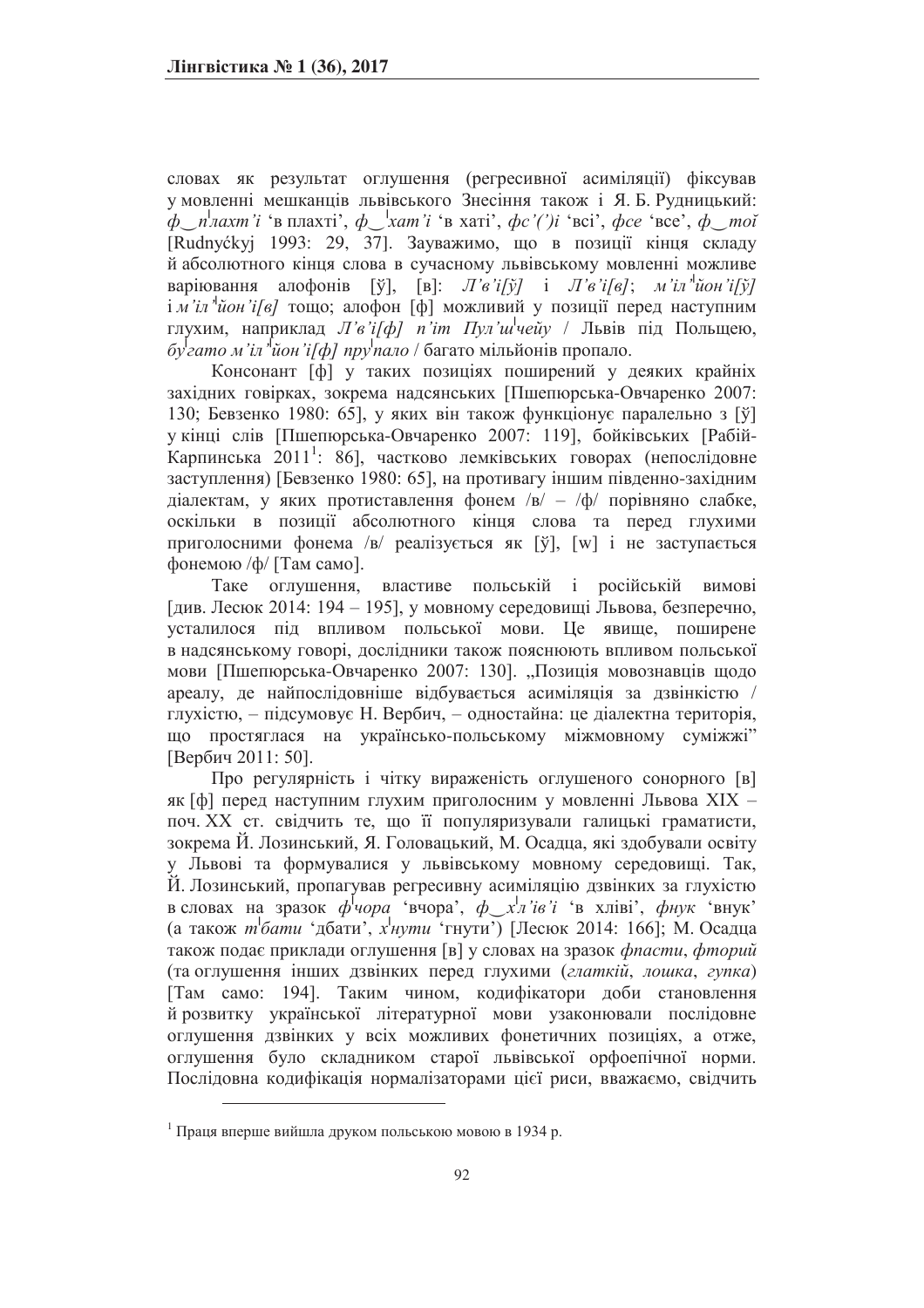про її функціонування в мовленні галицької інтелігенції, зокрема львівської, яка у своєму мовленні часто орієнтувалася на стандарти польської орфоепії. Позицію авторів галицьких граматик заперечує М. Лесюк, стверджуючи, що оглушення кінцевих дзвінких приголосних у міжслівній позиції "не має глобального характеру в західноукраїнських говірках" [Лесюк 2014: 175], а така орфоепічна норма не була властивою мовленню галичан (лише за незначними винятками) того періоду [Там camo:  $165 - 166$ , 175].

Імовірно, що автори граматик зразком літературного мовлення вважали мовлення міських мешканців і саме тому пропагували вироблену в мовному просторі Львова узусну норму. Проте, на нашу думку, у мовленні львів'ян на час створення граматик панувало дві тенденції у вимові сонорного [в] у кінці складу чи слова: його оглушення до [ф], що свідчило про вплив польської мови, і було властивим для мовлення інтелігенції, та вимова як [ў], зорієнтована на народну вимову. Таке припущення зумовлене спостереженнями дослідника львівського мовлення Я. Рудницького та свідченнями нашої джерельної бази на сучасному зрізі, де ці риси збережені.

Отже, поширення фонеми /ф/ (як і /г/, яку розглянемо нижче) в південно-західних діалектах дослідники пояснюють відносно більшою кількістю лексичних запозичень із цією фонемою, що сприяло міцнішому засвоєнню їх фонологічною системою цих говорів [Бевзенко 1980: 61]. Справді, більшість південно-західних говорів добре засвоїла цю фонему, зокрема наддністрянські [Janów 1926: 29; Шило 1957: 61; Приступа 1957: 20, 23; Дзендзелівський 1965: 49; Гриценко 2007: 406], бойківські [Рабій-Карпинська 2011: 86; Пура 1958: 33; Бандрівський 1960: 27; Дзендзелівський 1965: 49], покутсько-буковинські [Бевзенко 1980: 61], подільські [Дзендзелівський 1965: 49; Бевзенко 1980: 61], надсянські [Пшепюрська-Овчаренко 2007: 122], гуцульські говірки [Дзендзелівський 1965: 49], а також деякі говірки західної частини середньополіських говорів і західної частини південно-східної діалектної групи, наприклад, середньочеркаські [Дзендзелівський 1965: 49]. У таких діалектних зонах, як наддністрянська, подільська, бойківська, гуцульська, волинська, а також у зоні південного заходу Берестейщини й українських говірок на території Румунії Ю. Шевельов називав звук [ф] першим за всю історію української мови звуком "власного виробництва", маючи на увазі його наявність у незапозичених лексемах на місці ще праслов'янської звукосполуки [xv] [Шевельов 2002: 807]. Цю заміну простежив у подільських, середньополіських і деяких інших говірках південно-західного наріччя Й. Дзендзелівський [Дзендзелівський 1965: 49], у північній частині досліджуваного ареалу бойківських говірок, як і в суміжній Наддністрянщині, спостеріг Д.Бандрівський [Бандрівський 1960: 26].

В українській літературній мові ступінь актуалізації функціонування аналізованої фонеми нижчий, оскільки, за словами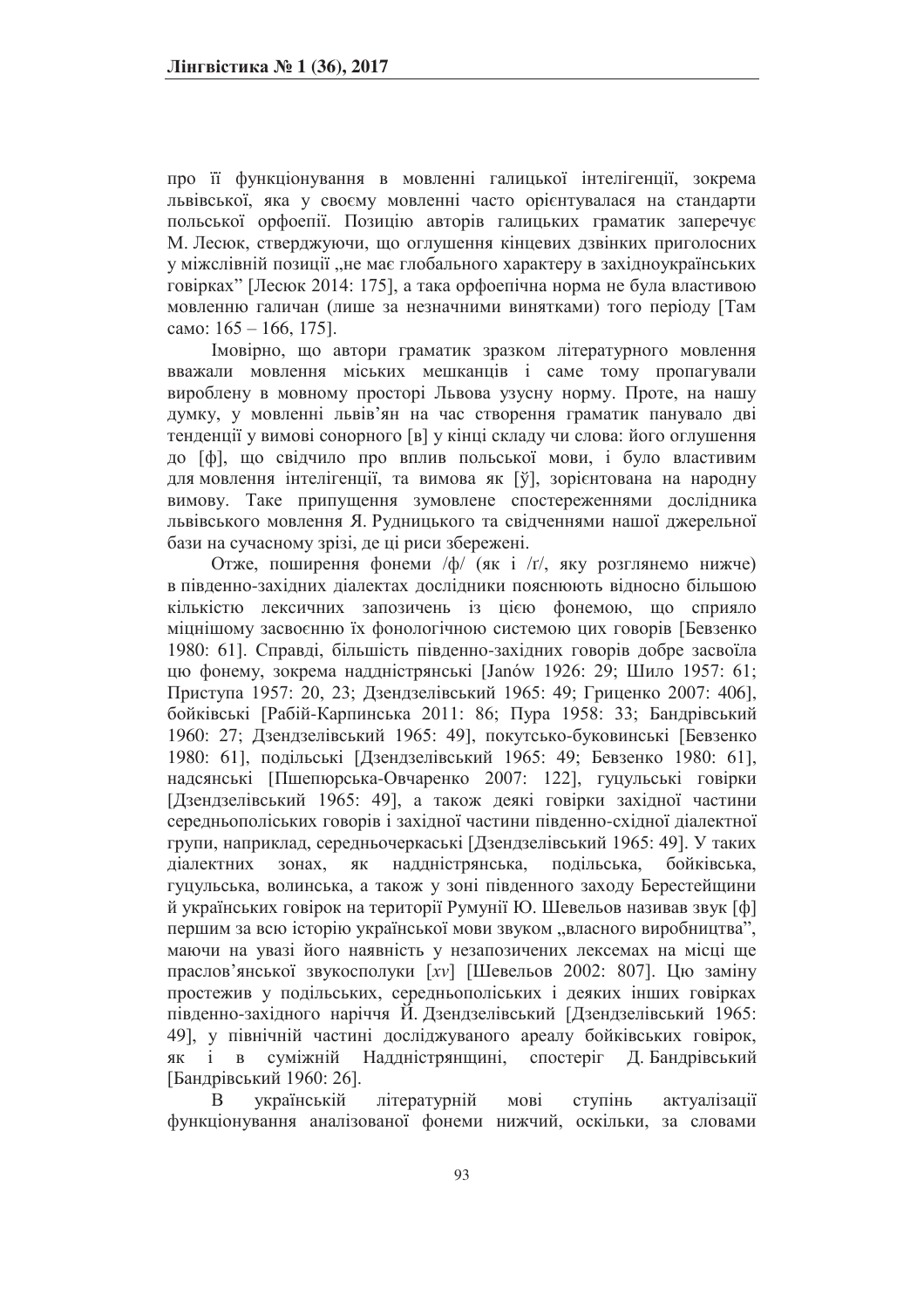Ю. Шевельова, "історія *f* в українській мові – то є по суті не його власна історія, а радше хроніка послідовних переходів від одного його замінника до другого, адже впродовж приблизно тисячолітніх марних намагань прищепити звук f ці замінники таки мінялися" [Шевельов 2002:  $804$ ]. Суголосним є твердження інших мовознавців про те, що звук [ф] "не був властивий мові східних слов'ян і замінювався іншими близькими артикуляційно [х], [хв], [ц], [т], [в], [кв]" [IГУМ 1962: 177], серед яких найдавнішим був, імовірно, приголосний [п], на що вказує типовість його вжитку у християнських іменах [Шевельов 2002: 804].

Фонема /r/. Однією з особливостей консонантизму сучасного львівського койне є вища порівняно з літературною нормою функційна активність звуків [r], [r'], що є реалізацією фонеми /r/. Продуктивність уживання цих звуків виявляється: 1) у словах, що властиві літературному ,<br>стандартові, наприклад <sup>і</sup>*танок*,  $\frac{1}{l} \frac{1}{2} \frac{1}{2} \frac{1}{y^2}$   $\frac{1}{l} \frac{1}{2l} \frac{1}{l} \frac{1}{l} \frac{1}{l} \frac{1}{l} \frac{1}{l} \frac{1}{l} \frac{1}{l} \frac{1}{l} \frac{1}{l} \frac{1}{l} \frac{1}{l} \frac{1}{l} \frac{1}{l} \frac{1}{l} \frac{1}{l} \frac{1}{l} \frac{1}{l} \frac{1}{l} \frac{1}{l} \frac{1}{l} \frac{1}{l} \frac{1}{l} \frac{1}{l} \frac{1}{l} \frac{1$ походження, у яких у літературному мовленні усталився [г]: [t]a<sup>l</sup>зета, *n*. gazeta 'газета', *ма*(')[t]a<sup>]</sup>зин, *n*. magazyn (поряд is sklep) 'магазин',  $\pi$ (')e<sup>l</sup>[t(')]енда, *n.* legenda 'легенда', *інтел'i*<sup>[</sup>[t(')]енц'(i)йа, *n.* inteligencja  $\cdot$  interitentia, [t] e<sup>u</sup> μe<sup>ul</sup>pan, n. general 'renepan', i[t] *hopy samu*, n. ignorować 'iгнорувати', xcap<sup>|</sup>[t]oн, n. zargon 'жаргон', [t']iм наз'(i)йа, n. gimnazjum 'гімназія', [t]a<sup>[</sup>рант'(i)йа, n. gwarancja 'тарантія', mpa<sup>l</sup>[t]ed'(i)йа, *n*. tragedia 'трагедія',  $\phi$ *omo[t]*<sup>1</sup>pa $\phi$ '(i)ua, n. fotografia 'фотографія' та ін.; 3) у локалізмах: *ал'i*<sup>|</sup>[*r*]*aн'y*(')ко, *n*. elegancko 'елегантно, вишукано', [t] pана<sup>l</sup> товиї, п. granatowy 'темно-синій', <sup>1</sup>моз[t] и, п. mózgi 'мізки', *u* ва[t']ер, *n*. szwagier 'брат дружини або чоловіка, чоловік сестри', *[t'e"]* и *dim* чтрибуткова справа', 'вигідна угода' та ін.; 4) у питомих слов'янських та іншомовних словах, перебуваючи у зв'язках протиставлення за ознакою дзвінкості / глухості з фонемою /к/ і заступаючи її внаслідок асиміляції, що властиве для південно-західних діалектів [Бевзенко 1980: 82] та літературної мови: *йаґби 'я*кби', *йа[т] рас* <sup>1</sup> икраз', *Be*<sup>*hu[t] де<sup>и</sup>н'* 'Великдень', *ma[t]* йак 'так як', *ma[t]* би ска зати</sup> <sup>4</sup>Tak би сказати, ma[t] звана 'так звана', *i ma[t]* <sup>1</sup>дал'i 'i так далі',  $a^{\dagger}$ йа[t] жи 'аякже', вот<sup>1</sup>зал 'вокзал', на муту<sup>1</sup>ци[t] ли 'на мотоциклі',  $p'y[r]$ за<sup>l</sup>чок 'рюкзачок' і под.; 5) у деяких питомих та іншомовних  $\sigma^2$ ичак, функціонуючи як дублет поряд із [к]:  $\sigma^2$ *puз[t] amu –*  $\sigma^2$ *puз[к] amu* \*бризкати', *ла*<sup>*|</sup>ма[t]а* – *ла<sup><i>|ма[к]а* 'нездара; недотепа' [ЛЛ 2012: 407],</sup></sup> *|nu[ĸ]amu – <sup>|</sup>nu[τ]amu, n. łykać 'κοвтати', <i>Ma<sup>l</sup>ca[τ]pa – Ma<sup>l</sup>ca[κ]pa*, *n*. masakra 'бійня, різанина, бійка до крові, різня' [ЛЛ 2012: 440], *маса[t]py вати – маса[к]py вати, п.* masakrować 'мнути, виминати', |<br>|*маз'[t]аmu – <sup>|</sup>мац'[к]аmu '*мазати', 'забруднювати', у згрубілих словах: *мор*<sup>†</sup>∂<sup>*'a[к]а* згруб. 'poт', *n*<sup>c</sup>'y[t]a – n<sup>l</sup>c'y[к]a 'дрібний</sup> отруйний гриб' [ЛЛ 2012: 614].

Функціонування звука [r] у словах іншомовного походження й асимілятивного [r] (*ŭa[t]*<sup>1</sup>би / якби, *ma[t] би /* так би, *ŭa[t]* <sup>1</sup>бога / як Бога, *m*<sup>*l*</sup>вума[t] жи / тлумак жи, йа[t] гра<sup>1</sup>б'іна / як грабіна, йа[t] ни /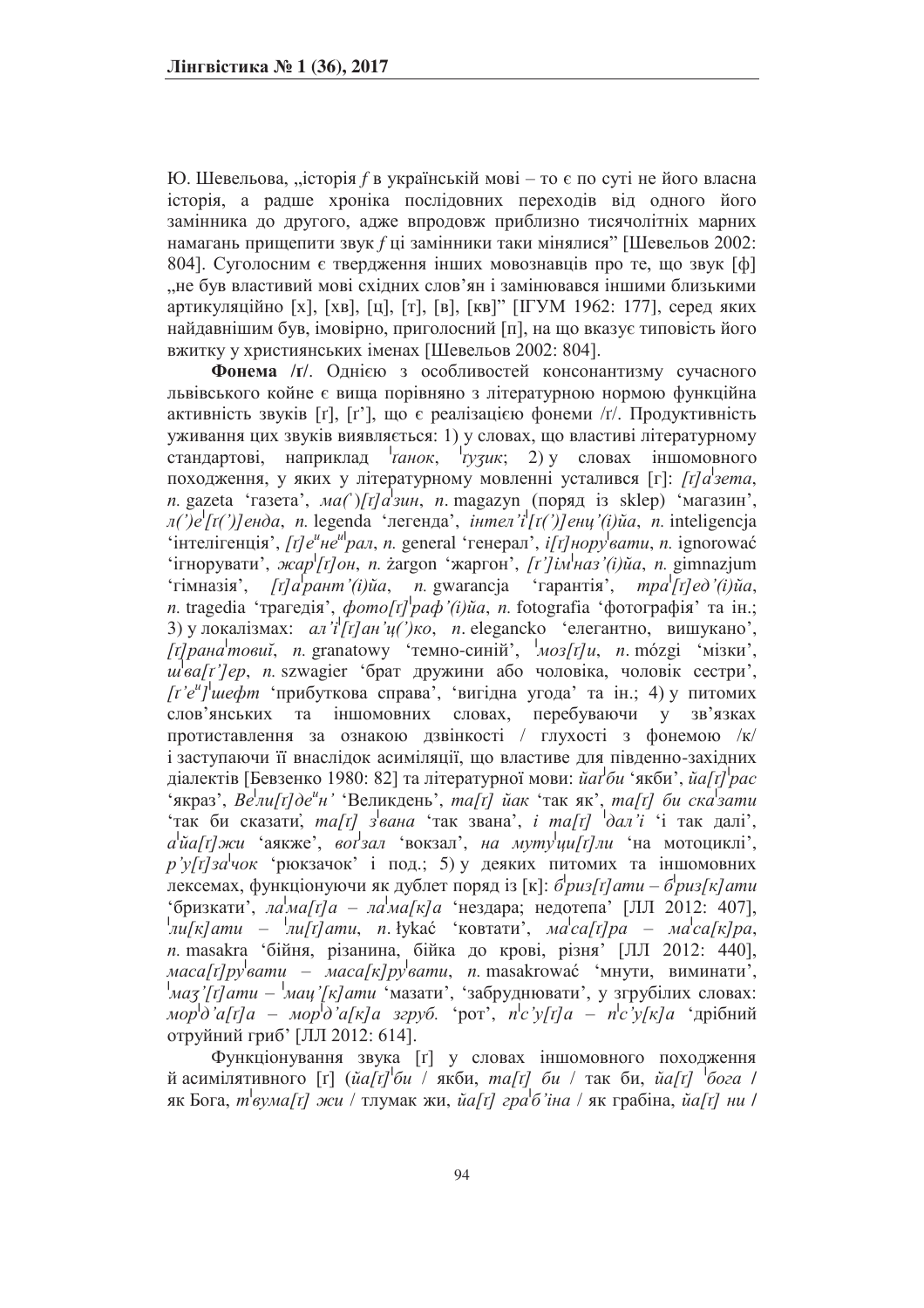як не, ma[t]  $\mu u / \text{так не}, \text{mal}(t) = \text{ao} / \text{так во}$ ) засвідчив у мовленні львів'ян 40-х рр. XX ст. Я. Б. Рудницький [Rudnyćkyj 1993: 34, 37].

Проривна вимова [r] у лексиці іншомовного походження - це діалектна риса, кодифікована галицькими граматиками; вона була складником старої львівської норми й ознакою західноукраїнського (галицького) варіанта літературної мови. У сучасному комунікативному просторі Львова наявність звука [r] у лексиці іншомовного походження найбільше властива мовленню львів'ян похилого віку, особливо інтелігенції. Найвідчутніше вплив літературного стандарту позначився на мовленні молоді та львів'ян середнього віку, зумовивши співіснування слів іншомовного походження з цим звуком та без нього: *[τ]а*<sup> $\vert$ </sup>зета – [г]а $\vert$ зета, [т]а $\vert$ рант'(і)йа – [г]а $\vert$ рант'(і)йа, ло $\vert$ [ґ']ічно –  $\frac{1}{2}$   $\frac{1}{2}$   $\frac{1}{2}$   $\frac{1}{4}$   $\frac{1}{2}$   $\frac{1}{4}$   $\frac{1}{2}$   $\frac{1}{4}$   $\frac{1}{2}$   $\frac{1}{4}$   $\frac{1}{4}$   $\frac{1}{4}$   $\frac{1}{4}$   $\frac{1}{4}$   $\frac{1}{4}$   $\frac{1}{4}$   $\frac{1}{4}$   $\frac{1}{4}$   $\frac{1}{4}$   $\frac{1}{4}$   $\frac{1}{4}$   $\frac{1}{4}$  тощо: уживання цього звука насамперед визначають сімейні мовні традиції чи особисті мовні смаки львів'янина. Як свідчать наші спостереження, в ідіолекті мешканця Львова ця діалектна риса може поширюватися на всю лексику іншомовного походження або ж виявлятися лише в деяких лексемах. Регулярність такої вимови визначає її нейтральне стилістичне навантаження, проте львів'яни, у мовленні яких ця риса не актуалізована, можуть вдаватися до такої вимови зі стилістичною метою, часто з негативною конотацією.

За свідченням С. Бевзенка, фонеми /r/ немає в українській мові в питомих слов'янських словах, де її здавна заступила фонема /г/, сфера вживання першої обмежена переважно запозиченими та звуконаслідувальними словами й похідними від них [Бевзенко 1980: 81]. На роль польської мови в усталенні цього звука в Західній Україні вказував Ю. Шевельов [Шевельов 1987: 161].

Підкріплена західноукраїнською орфографічною традицією доби вживання галицьких граматик, аналізована риса була зафіксована в діалектних словниках, хрестоматіях діалектних текстів з цього регіону. Поширення звука [r] засвідчує "Атлас української мови": на всій території українського діалектного обширу [АУМ III, ч. 3, к. № 19], у південно-західному наріччі [АУМ ІІ, к. № 119]. Функціонування цього звука також фіксують монографічні дослідження в наддністрянському діалекті [Верхратський 1912; Приступа 1957: 23, 26 – 27], надсянських, бойківських та лемківських говірках [Рабій-Карпинська: 2011, 86]. Я. Б. Рудницький у праці "Lemberger ukrainische Stadtmundart: (Znesinnja)" [Rudnyckyj 1993] не вказував на функціонування фонеми  $\pi/$ як на диференційну діалектну рису, оскільки на той час вона мала статус нормативної й була активною в мововжитку львів'ян  $30 - 40$ -х рр. XX ст.

**Фонеми** / $\chi$ , / $\chi$ <sup>2</sup>, / $\chi$ <sup>2</sup>, / $\chi$ <sup>2</sup>, / $\chi$ <sup>2</sup>, Більша порівняно з літературною мовою частота вживання африкат /3/, /3'/, / $\frac{3}{2}$ , / $\frac{3}{2}$  у мовленні львів'ян зумовлена, як і у випадку з фонемами /ф/, /г/, такими причинами: а) наявністю цих фонем у запозиченнях, зокрема полонізмах; б) репрезентацією в питомих слов'янських словах; в) їх появою внаслідок асимілятивних змін.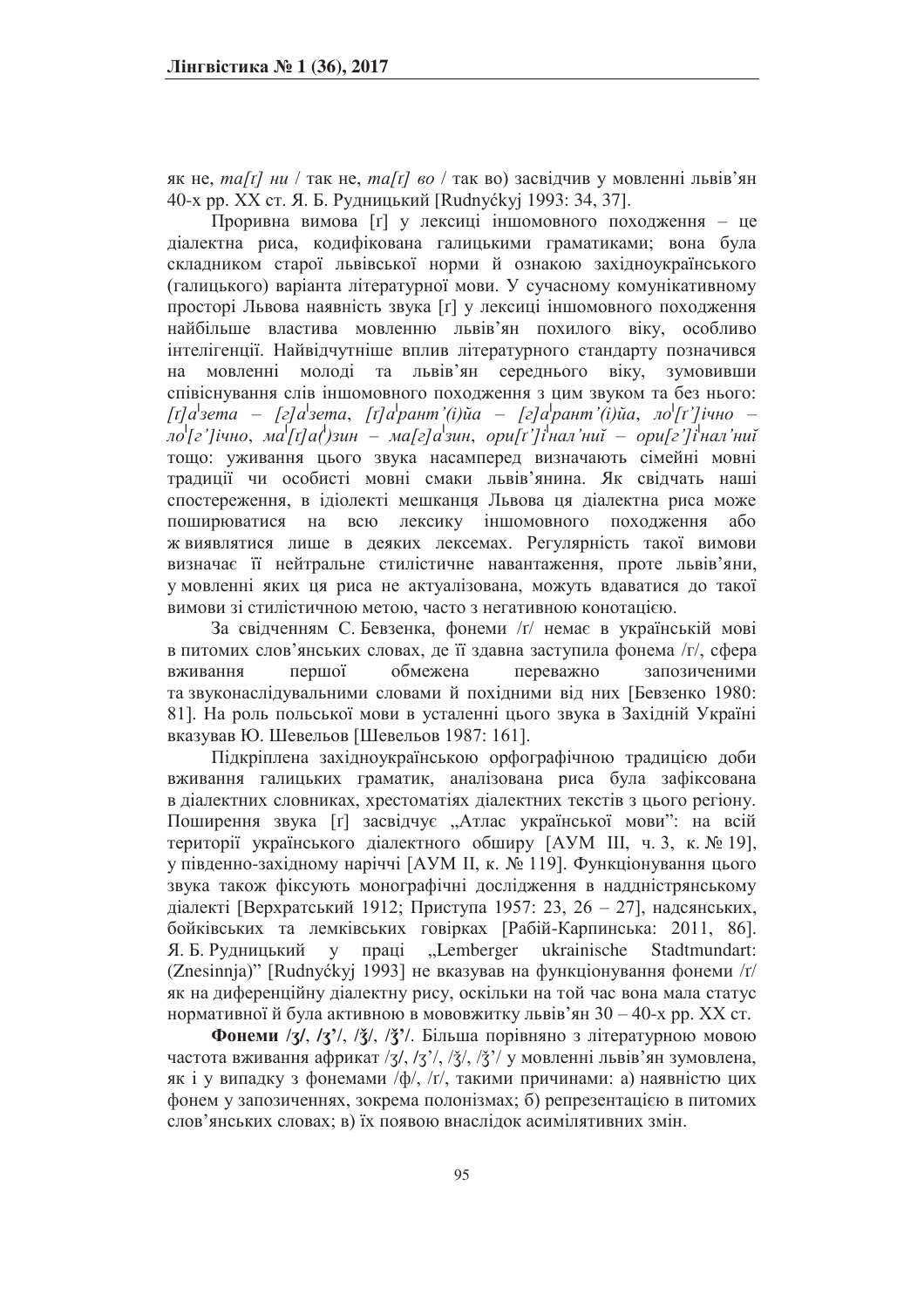Звуки [3], [3'], які є проявами відповідних фонем, найчастіше iлюструють полонiзми, зокрема [*ʒ']i<sup>l</sup>вак*, *n*. dziwak 'дивак', [*ʒ']i<sup>l</sup>вачка* 'дивачка', <sup>1</sup>бар[3]0, *n.* bardzo 'дуже', б<sup>1</sup>рин[3]а, n. bryndza 'бринза', *[*3]/ра, <sup>1</sup>[3]/рука, *n*. dziura 'дірка', <sup>1</sup>й(1)[3]ен'а (е), n. jedzenie 'їда, їжа', *[3]* / 13 југ / 13 југ / 13 југ / 13 југ / 13 југ / 13 југ / 13 југ / 13 југ / 14 југ / 14 југ / 14 југ / 15 југ / 14 југ / 15 југ / 15 југ / 15 југ / 15 југ / 15 југ / 15 југ / 15 југ / 15 југ / 15 југ / 15 југ / 15 југ *x'iн[3']o<sup>y</sup>paeuĭ, n. kedzierzawy 'кучерявий', 'neн[3]uл' (поряд iз <sup>1</sup>neн[3]uл'),*  $n.$  pędzel 'пензель',  $nen[\overline{3}] \rightarrow y$ <sup>1</sup>вати (поряд is  $nen[\overline{3}] \rightarrow y$ вати) згруб. 'iru',  $\phi$ <sup>*p*</sup> $\phi$ *eH*[3]*n'i* (поряд is  $\phi$ *peH*[3]*n'i*), *n*. fredzla 'торочки' та iн. Звук [3] чужомовного походження зберігся також у вівчарській лексиці в карпатській діалектній зоні та суміжних з нею говірках (гуцульських, буковинсько-покутських, бойківських і закарпатських) [Шевельов 2002: 799].

До несистемних діалектних змін відносимо випадки усталення в полонізмах таких звуків: а) [3], коли в польському відповіднику його немає: [3]u<sup>l</sup>tap(ук) (поряд із зи<sup>1</sup>тар(ук)), *п.* zegarek 'цигарка', 'годинник';  $\delta$ ин<sup>1</sup>[3] ина (поряд is бин<sup>1</sup>[3] ина), *n*. benzyna 'бензин', бран[3] о<sup>у</sup>л'етка (поряд is бран[з]о<sup>у</sup>л'етка), *n*. bransoleta 'браслет'. На таке явище звернув увагу Ю. Шевельов, зазначаючи, що в українській мові переважна частина слів зі звуком [3] належить до питомої лексеми, а в запозичених з польської словах є звук [3] там, де його в польській мові не було [Шевельов 2002: 799]; б) [д] на місці етимологічного [3]:  $\text{ypo}^{\text{y}}$ [д]ини, *n*. urodziny 'день народження',  $\gamma p \partial^2 f/d \vec{a}$  и игоdzinowy 'пов'язаний з днем народження<sup>7</sup>, *ypo<sup>l</sup>[d]umuc'a*, *n*. urodzić się 'народитися'; в) [з] на місці [3]: *кс'он*[3] (поряд із *кс'он*[3]), *п*. ksiądz 'ксьондз, католицький священик' тощо. Іноді полонізми зі звуками [3], [3'], що номінують людину, виконують не лише називну, але й експресивну функцію, уживані зі стилістичним навантаженням (сарказмом, гумором, зневагою  $\frac{1}{\sqrt{2}}$ тощо), тобто є експресивами: [*ʒ']i<sup>l</sup>вак* 'дивач 'дивачка', [*ʒ']i<sup>l</sup>вачка* 'дивачка', [<sup>7</sup>]ат 'дід', 'жебрак, голодранець'. Під впливом польської мови в мовленні львів'ян усталені також випадки варіантних форм із [з'], коли українська літературна норма передбачає [3]: <sup>†</sup>*гу[з'] ік* (поряд із <sup>1</sup>*гу[з'] ік*), *n*. guzik 'тудзик' [АУМ II: к. № 92].

Репрезентація звука [3'] у питомих слов'янських словах ілюструє заміну [3'], яку передбачає українська норма: *ха*<sup>1</sup>[3']аїка<sup>1</sup> 'хазяйка',  $x a<sup>1</sup> [g'] aŭ in' xa suŭ in', x a<sup>1</sup> [g'] aŭ cm e<sup>y</sup> xa saiŭ from' a$ мовлення львів'ян похилого віку, у багатьох південно-західних говорах, зокрема галицько-буковинських і волинсько-подільських [Верхратський 1912: 22; Бандрівський 1960: 28 - 29; Бевзенко 1980: 73; АУМ II: к. № 91], а також у середньочеркаських, північноволинських та ін. [Бевзенко 1980: 72]. Як дублетний до [ц'] (утворює пару за дзвінкістю / ι<br>Γлухістю) звук [3<sup>2</sup>] функціонує у слові <sup>*|</sup>na[ų'] кати* – *<sup>|</sup>ба[3'] тати*</sup> 'забруднювати'.

 $1$  В "Атласі української мови" є к. 'господиня' [АУМ, II, к. № 361], яка не подає аналізованої лексеми.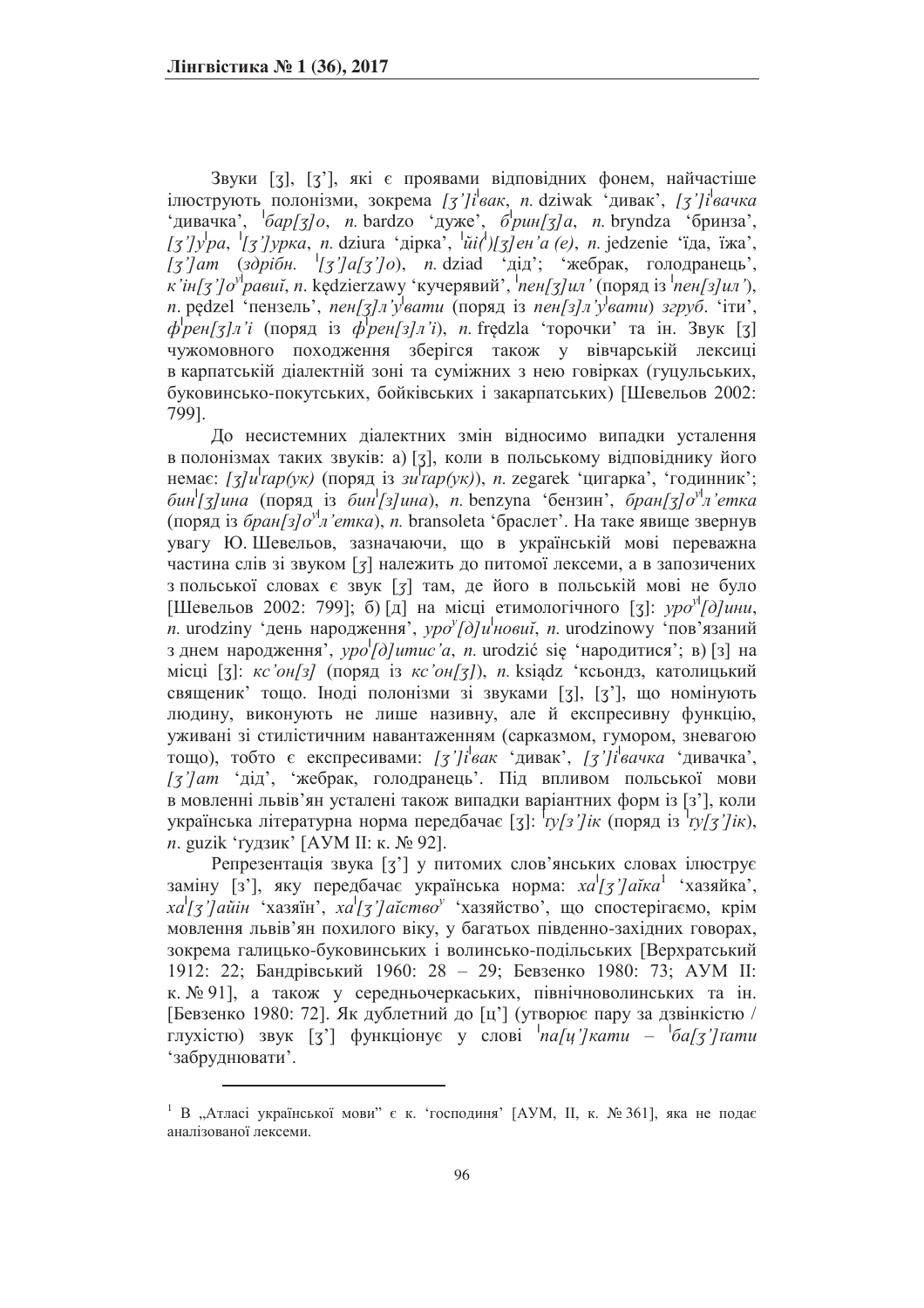Африкати [3], [3'] засвідчують також усталені під польським впливом регіональні пестливі форми імен:  $B^{\dagger}$ ло[3']у (Влодзьо) – Володимир або Всеволод, <sup>1</sup>/3'/ун'о – Володимир, <sup>1</sup>Вол'/3'/а – Ольга.

У наддністрянських говірках звук [3] П. Приступа зафіксував переважно в лексемах, що ввійшли в літературну мову, зокрема ъ и последия и також у словах іншомовного походження (<sup>1</sup> <sup>6</sup> (редзя', *зен'-зен'*, <sup>1</sup> зен'кати, <sup>1</sup> зигар 'годинник', 'цигарка', зи<sup>1</sup>гарук <sup>4</sup> (рациничок', <sup>1</sup>рузі, рузок, <sup>1</sup>рузи, п. guz 'гуля', 'зашморг') [Приступа 1957: 20]. Г. Шило в наддністрянських і перехідних говірках - у питомих (*3u*<sup>1</sup>лений, <sup>1</sup>зерно, *3*'вір) та запозичених словах (бен<sup>і</sup>зина) [Шило 1957: 66].

Водночас спостережено й функційне ослаблення фонем /ʒ/, /ʒ'/ унаслідок їх заміни відповідними фрикативними свистячими /з/, /з'/ у словах на зразок <sup>1</sup>[3] еркало, n. lustro, рос. зеркало 'дзеркало', [3] в'i<sup>1</sup>нок, *у*<br>рос. звонок 'дзвінок', так само [3] во<sup>уі</sup>нити, рос. звонить 'дзвонити', ,<br>*куку ру[з]а, рос.* кукуруза 'кукурудза' (поряд із притаманною львів'янам <del>изина и известно и известно и известной известной известности. Таки и страва</del> з кукурудзи'), що, вважаємо, зумовлено активним впливом російської мови радянського періоду та властиве львів'янам із сильнішим ступенем вияву впливу цієї мови в мовленні. Таку тенденцію українські діалектологи простежують у багатьох південно-східних говорах [Бевзенко 1980: 72].

Появу асимілятивного [3] ілюструє форма *в\_гн'із*<sup>'</sup>/[*3']i* 'у гнізді', яка функціонує в багатьох наддністрянських, перехідних і південноволинських говірках [Шило 1957: 66].

Як і аналізовані вище фонеми /ʒ/, /ʒ'/, фонеми / $\xi$ /, / $\xi$ '/ 1) часто є маркерами польських запозичень, наприклад *тан[ў]* (поряд із ган[ч]) ь и при тедолік', *taн[ǯ]у вати* сварити, ганити, указуючи на вади, недоліки', б<sup>1</sup>ран[3] (поряд із б<sup>1</sup>ран[ж]а), *п*. branža *вул.* 'голота, голодранці'; 'галузь, фах' [ЛЛ 2012: 106], *д<sup>1</sup>рож[ǯ']і* (поряд iз  $\partial^{\prime} p$ '*iж[ǯ']i*), *n*. drożdże 'дрiжджi'; 2) наявнi на мiсцi [*ʒ*] у мовi-джерелi:  $p\sigma^{\nu}$ з<sup>[</sup>ве[ǯ]иниĭ(a), n. rozwiedziony *́poзлучений (a)*, *к*<sup>*pa[ǯ]е<sup>и</sup>ниĭ(a)*,</sup> *n*. skradziony 'крадений(а)'; 3) у питомій лексиці замість літературного [д]: до<sup>*|</sup>ве[ǯ]ениї – '*доведений'; 4) замість літературного [ж]: зава<sup>/</sup>[ǯ]ати</sup> <sup>1</sup>•заважати'0 *оран[ǯ] ен<sup>|</sup>[ǯ] овий (рунǯун<sup>|</sup>ǯовий)* 'оранжевий', як рефлекс праслов'янської звукосполуки [dj] у слові <sup>*i ca[ǯ]a*, *n*. sadza 'сажа' [АУМ</sup> II: к. № 109]. П. Тимошенко, заперечуючи думку О. Соболевського про те, що варіанти на зразок <sup>1</sup> са[3] а, ме<sup>[</sup>[3] а усталилися під польським впливом, припускає, що, у говірках з такими формами звук [3] у цих і подібних утвореннях ніколи не зникав [Тимошенко 1962: 190]. Це притаманно також наддністрянським (<sup>l</sup>caž<sup>i, l</sup>caža 'сажа', <sup>l</sup>йіžму 'їжмо',  $(y)ny^{\prime}e'i\zeta xy$  'оповіжмо') [Приступа 1957: 22], (*ӡура<sup>і</sup>вел* 'журавель', <sup>1</sup> <del>јавна година и претстани година и претстани и претстани да на владите претстани за претстаните и 1957: 68] та</del> більшості карпатських говорів [Верхратський 1902: 4, 67; Кобилянський 1928: 43]. У бойківських говірках [žd] регулярно переходить у [žǯ]: <sup>|</sup> кожний', ж<sup>1</sup>Ѯати 'ждати', <sup>|</sup> тиждень ' тиждень' тощо [Шевельов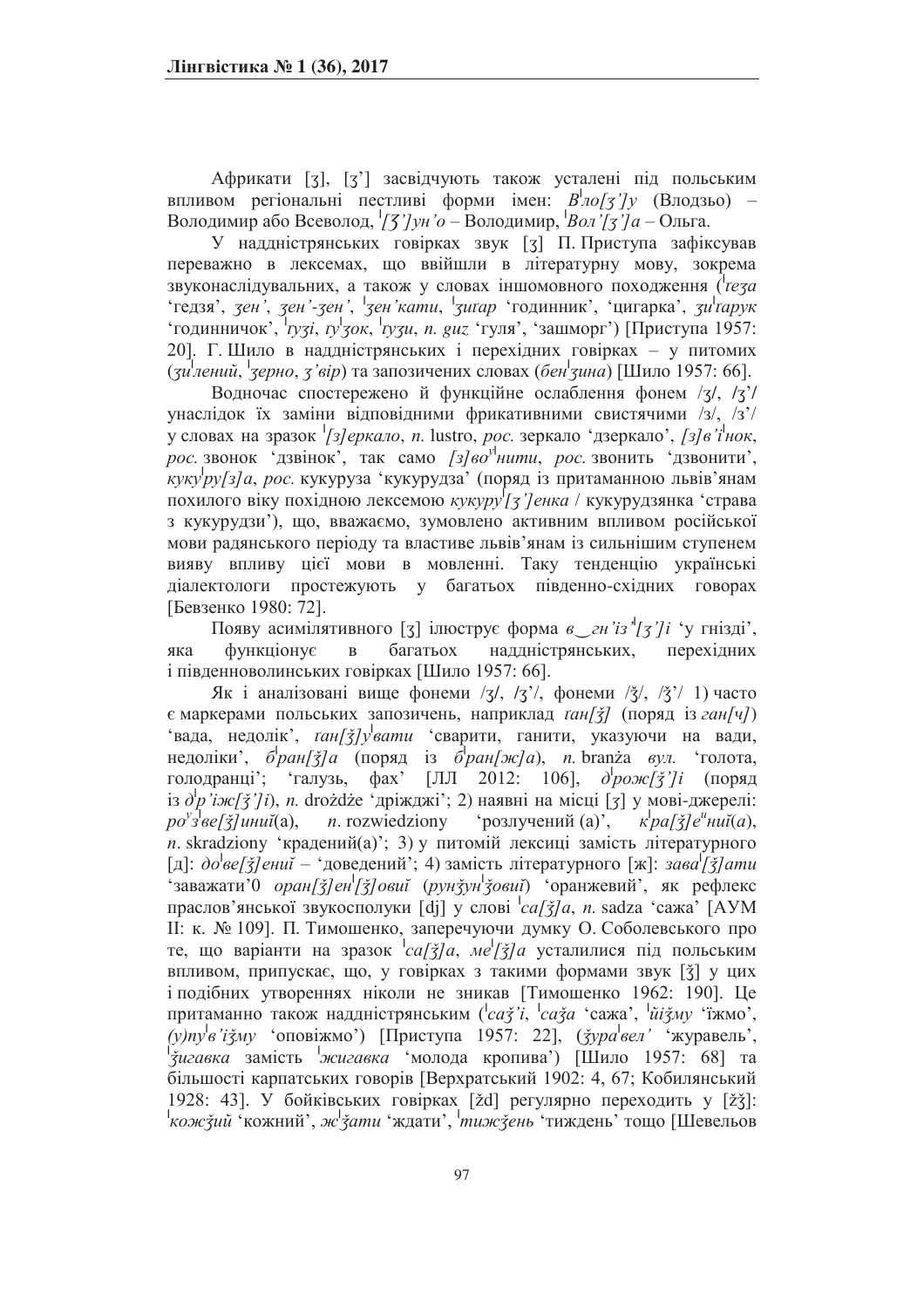2002: 803]. Г. Шило пояснив таке явище т. зв. мазуренням, що характерне для говірок польських мазурів<sup>1</sup> [Шило 1957: 68].

У дієслівних формах I особи однини теперішнього часу в мовленні львів'ян трапляються форми кла<sup>1</sup>[3]у 'кладу', 2<sup>1</sup>ло[3]у 'гложу'; а також паралельно функціонують  $\frac{1}{2}$  *i*  $\frac{1}{2}$  *i*  $\frac{1}{2}$  *i*  $\frac{1}{2}$  *i*  $\frac{1}{2}$  *i xo[xc]y* 'ходжу', *cu*<sup>[</sup> $\bar{z}$ ] *y* i <sup>1</sup> *cu*[ $\bar{z}$ *ed*  $\bar{z}$  /  $\bar{z}$  /  $\bar{z}$  /  $\bar{z}$  /  $\bar{z}$  /  $\bar{z}$  /  $\bar{z}$  /  $\bar{z}$  /  $\bar{z}$  /  $\bar{z}$  /  $\bar{z}$  /  $\bar{z}$  /  $\bar{z}$  /  $\bar{z}$  /  $\bar{z}$  /  $\bar{z}$  /  $\bar{z}$  / дієслівні форми із [ж] як новоутворені постали під впливом російської мови (пор. рос. хожу, сижу та ін.). Це удокладнює інформацію, яку подає "Атлас української мови", стверджуючи функціонування форм <sup>1</sup>хо[3]у, <sup>|</sup>  $\sigma$ <sup>|</sup>/ *ξζ]y*, *cu*<sup>|</sup>[*ξ̃]y* [AУМ II: к. № 235]; таку саму думку відстоює С. Бевзенко, зауважуючи, що в південно-західних діалектах наявне послідовне (за винятком окремих говорів, наприклад, подільських) вживання африкати [ǯ] у дієслівних формах на зразок <sup>1</sup>хо[ӡ̃]у, <sup>1</sup>са[ӡ̄]у [Бевзенко 1980: 72]. Паралельне функціонування форм із [3] та [ж] (<sup>1</sup>жирило, |<br>| Учрило 'джерело) зауважив у наддністрянських говірках П. Приступа [Приступа 1957: 22]. У низці лексем спостережено особливості усталенння [ $\xi$ ], зокрема на місці [ж] - в особових формах дієслова *зава<sup>|</sup>[ǯ]ати* чаважати, [д] – розвее[ǯ]ениї, поряд із розведе<sup>и</sup>ниї, *n*. pozwiedziony 'розлучений', форми наказового способу II особи однини  $\bar{x}$ дієслів *істи:*  $\tilde{u}[\tilde{z}]-\tilde{u}i[u],$  *n.* jeż 'йіж', *noвідати: no<sup>l</sup>e'i[ǯ] – no<sup>l</sup>e'ių*, *n*. opowiedz 'розкажи'. Поява вторинного [ǯ] як заступлення [ч] зумовлена асимілятивним одзвінченням у випадках на зразок *хо*[3] би чан би', що притаманне також і літературному стандартові.

У сучасному львівському мовленні функціонує також м'яка  $a\phi$ риката [ž'], зокрема в лексемах  $\partial^{\phi}p\circ\pi$ *[ž']i* (поряд iз  $\partial^{\phi}p\circ\pi$ *[ž']i*) <sup>1</sup> *1 H*<sub>2</sub>, <sup>1</sup> *H*<sub>2</sub>, <sup>1</sup> *H*<sub>2</sub>, <sup>1</sup> *H*<sub>2</sub>, <sup>1</sup> *H*<sub>2</sub>, <sup>1</sup> *H*<sub>2</sub>, <sup>1</sup> *H*<sub>2</sub>, <sup>1</sup> *H*<sub>2</sub>, <sup>1</sup> *H*<sub>2</sub>, <sup>1</sup> *H*<sub>2</sub>, <sup>1</sup> *H*<sub>2</sub>, <sup>1</sup> *H*<sub>2</sub>, <sup>1</sup> *H*<sub>2</sub>, <sup>1</sup> *H*<sub>2</sub>, <sup>1</sup> *H*<sub>2</sub>, <sup>1</sup> *H*<sub>2</sub>, <sup>1</sup> *H*<sub>2</sub>, <sup>1</sup> *H*<sub>2</sub>, <sup></sup> часто із сильним ступенем вияву діалектної домінанти, [ž'] відомий також у словах іншомовного походження, наприклад у загальновживаній лексемі <sup>1</sup>*ў'[і]нси* 'джинси' та більш властивій мовленню львівської молоді чи навіть жаргонному мовленню лексемі [ $\zeta$ ']in 'джип'.

Я. Б. Рудницький не концентрував свою увагу на функціонуванні африкат [3], [3'], [3], обмежившись характеристикою їхньої артикуляції та наведенням кількох прикладів: звуконаслідувального слова *зен*'- зен' 'дзень-дзень', усталеної під впливом польської мови форми жіночого імені <sup>*Bon'3a* – Ольга, полонізму *3'іс'* 'сьогодні' та дієслівної форми <sup>1</sup>хозу</sup> 'ходжу' $\lceil \text{Rudnyćkyi} \rceil$  1993: 32  $-$  33].

Ширше вживання африкат / $\check{z}$ /, / $\check{z}$ /, / $\check{z}$ /, / $\check{z}$ / у південно-західних говірках, ніж у літературній мові та в інших українських діалектах (зокрема багатьох південно-східних), мовознавці вважають однією з важливих ознак цих говірок у ділянці консонантизму [Бевзенко 1980: 73]. Як стверджує Ю.Шевельов, фонема  $\frac{3}{3}$  існувала ще

<sup>&</sup>lt;sup>1</sup> Мазури, також Мазурія (пол. Mazury, нім. Masuren) – історична область на північному сході Польщі [див. https://uk.wikipedia.org/wiki/Мазури (Польща)].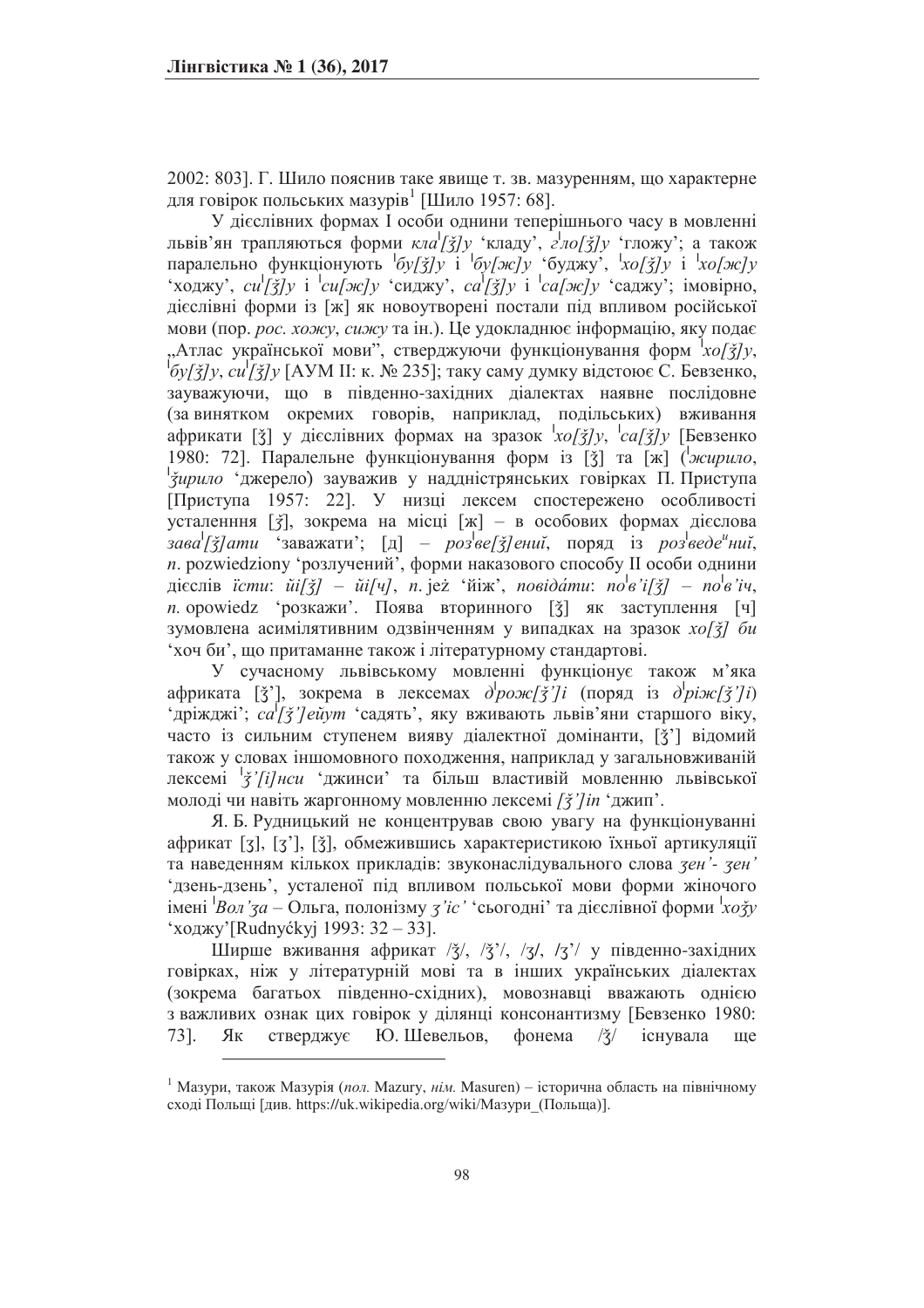з протоукраїнських часів (у карпатському ареалі в повному обсязі, а на решті території – переважно в парадигмі дієслів четвертого класу на зразок  $xo^1$ *i*  $\frac{1}{2}$  *xo*<sup>1</sup>/<sub>3</sub>*i x*<sup>1</sup>/<sub>3</sub><sup>*j*</sup> *x*<sup>1</sup>/<sub>3</sub><sup>*j*</sup> відбулося пожвавлення давнішої африкати / $\frac{x}{4}$ , а вториннний звук [ $\frac{x}{4}$ ] постав унаслідок африкації [3] або подзвінчення [ч] [Шевельов 2002: 801, 802]. Спільнослов'янський [dz] із [g] на східнослов'янському ґрунті в ранній період втратив проривний компонент і змінився на простий приголосний [3], однак ця зміна відбулася в різних діалектах і в різних позиціях слова нерівномірно: у південно-західних говорах пізніше, ніж в інших давноьоруських діалектах [IVM 1979: 321]. На думку Ю. Шевельова, звук /3/ у системі української мови завжди уживали радше як емфатичний засіб в афективних та звуконаслідувальних словах; найбільше він поширений у південно-західному наріччі, але "оскільки навіть у цих регіонах, як здається, бракує мінімальних пар, то й статус його є непевним" [Шевельов 2002: 800]; він часто уживаний у словахзапозиченнях, зокрема в полонізмах і румунізмах, яких немає в літературній мові [Бевзенко 1980: 72]. Ю. Шевельов зауважив, що шляхи усталення [3] та [3] інші, ніж у звуків [ф] і [г], які потрапили в українську мову лише разом із запозиченими словами [Шевельов 2002: 803].

У сучасних українських діалектах африкати  $\frac{3}{2}$ ,  $\frac{3}{2}$ ,  $\frac{7}{3}$ ,  $\frac{7}{3}$ усталилися нерівномірно: у південно-західних діалектах вони функціонують ширше, ніж у літературній мові, зокрема у карпатських говорах, а частково також у галицько-буковинських, ще вужче наддністрянських [Приступа 1957: 20], бойківських [Рабій-Карпинська 2011: 85; Бандрівський 1960: 31], у волинсько-подільських [Бевзенко 1980: 72; Шевельов 2002: 801].

У сучасній українській літературній мові звук [3] є в небагатьох словах, зокрема тих, які виникли дисиміляційним шляхом або у звуконаслідувальних і запозичених лексемах, як-от: дзбан (n. dzban) [IVM 1979: 322, 323].

Отже, ширший порівняно з літературним стандартом діапазон уживання аналізованих фонем зміцнив їхні позиції у фонетичній системі львівського койне. Звуки [ф], [т], [3], [ž] (як і [ф'], [т'], [3'], [ž']), найбільше збережені в мовленні львів'ян літнього віку, можуть бути представлені як у словах іншомовного походження, що перебувають поза межею літературної норми, так і у словах, що є літературними, але відрізняються тільки вказаними звуками, маючи в таких випадках нормативні пари ([ф] – [х], [хв], [кв], [п]; [т] – [г]; [3] – [з], [д]; [ž] – [ж],  $\lceil \pi \rceil$ ) і виконуючи функції фонетичних маркерів.

Високе функційне навантаження аналізованих приголосних фонем у мовленні львів'ян є однією з виразних диференційних фонетичних рис, яка пов'язана, по-перше, із особливостями історії формування львівського койне як самобутньої локальної мовленнєвої культури, по-друге, із звукозмінами, зумовленими позиційними фонетичними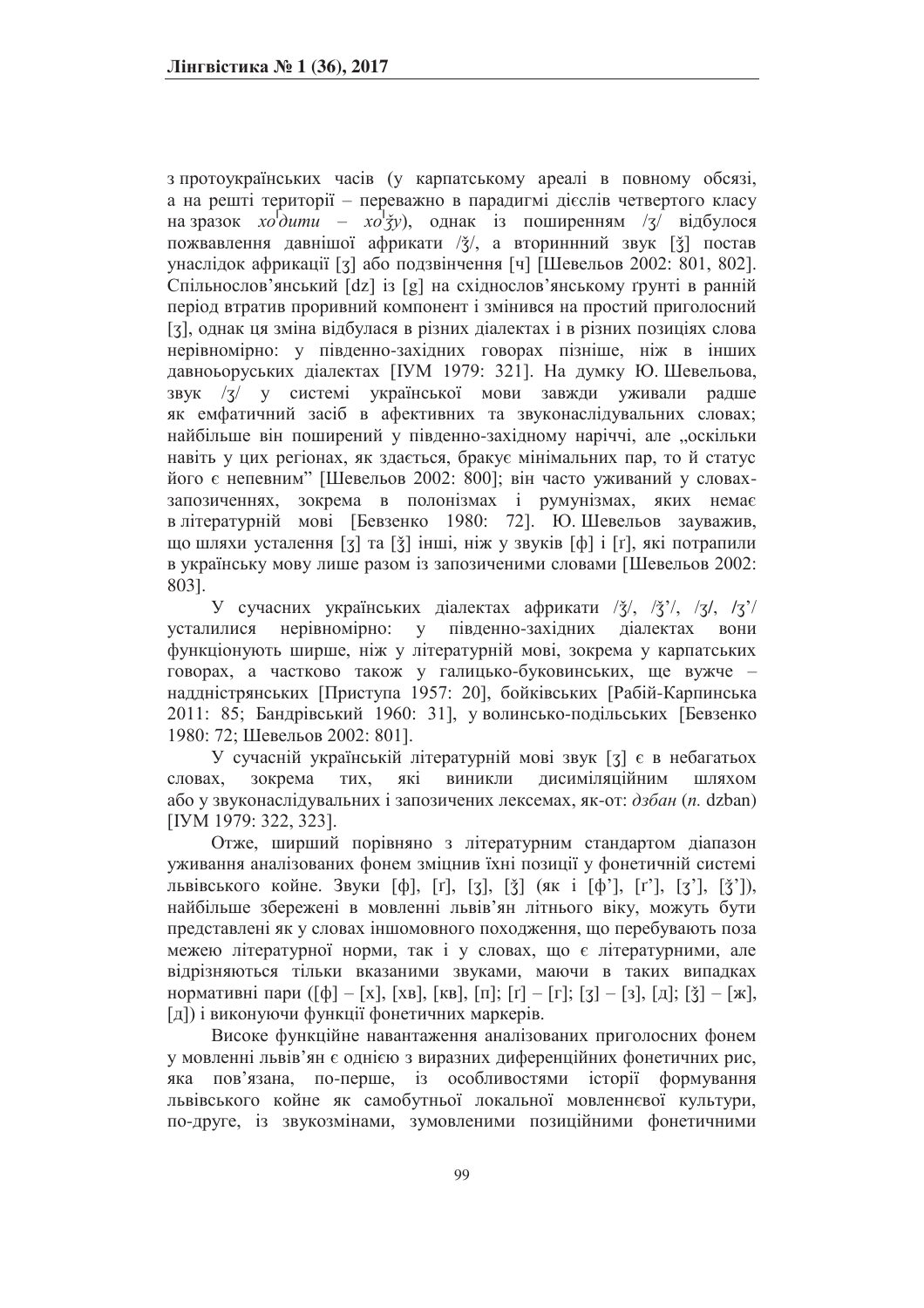явищами, і, поряд з іншими рисами, як на фонетичному, так і на інших мовних рівнях, творить лінгвальний феномен Львова.

### Література

**АУМ II** - Атлас української мови: в 3 т. - Т. II. Волинь, Наддністрянщина, Закарпаття і суміжні землі. - К. : Наук. думка, 1988. -520 с.; **АУМ III** – Атлас української мови: в 3 т. – Т. III. Слобожанщина, Донеччина, Нижня Наддніпрянщина, Причорномор'я і суміжні землі. -К.: Наук. думка, 2001. - 272 с.; Бандрівський 1960 - Бандрівський Д. Г. Говірки Підбузького району Львівської області / Д. Г. Бандрівський. -К.: Вид-во АН УРСР, 1960. - 102 с.; Бевзенко 1980 - Бевзенко С. П. Українська діалектологія / С. П. Бевзенко. – К.: Вища шк., 1980. – 246 с.; **Булаховський 1977** – Булаховський Л. А. Історичний коментарій до української літературної мови. Фонетика. Деякі особливості українського консонантизму // Булаховський Л. А. Вибрані праці: в 5 т. – К.: Наук. думка, 1977. – Т. 2. Українська мова. – С. 262 – 268; Вербич 2011 – Вербич Н. Сандгі в українських діалектах (експериментальнофонетичний аналіз) / Н. Вербич // Лінгвістика. - 2011. - № 3. - Ч. 1. -С. 47 - 51; Верхратський 1902 - Верхратський І. Про говір галицьких лемків / І. Верхратський // 3б. фільольогічної секциї Наук. т-ва ім. Шевченка. - Т. V. - Л., 1902. - 490 с.; Верхратський 1912 -Верхратський І. Говір батюків // І. Верхратський / Зб. фільольогічної секції Наук. т-ва ім. Шевченка. - Т. XV. - Л., 1912.- 308 с.; Горбач 1966 - Горбач О. Наддністрянські говірки / О. Горбач // Енциклопедія Українознавства / за ред. В. Кубійовича. – Т. 5. – Париж, Нью-Йорк, 1966. – С. 1676; **Гриценко 2007** – Гриценко П. Ю. Наддністрянський говір / П. Ю. Гриценко // Українська мова: енциклопедія. - К.: Укр. енцикл., 2007. – С. 405 – 406; Дзендзел**івський 1965** – Дзендзелівський И. О. Конспект лекцій з курсу української діалектології. – Ч. І. Фонетика / Й. О. Дзендзелівський. – Ужгород: Ужгород. держ. ун-т, 1965. – 126 с.; IГУМ 1962 - Історична граматика української мови: підручник / О. П. Безпалько, М. К. Бойчук, М. А. Жовтобрюх та ін. - 2-е вид., випр. -К.: Рад. шк., 1962. - 510 с.; IУМ 1979 - Історія української мови. Фонетика / редкол. В. В. Німчук, М. А. Жовтобрюх, В. М. Русанівський.  $-$  К., 1979. - 367 с.; Кобилянський 1928 - Кобилянський В.В. Гуцульський говір і його відношення до говору Покуття / В. В. Кобилянський // Укр. діалектол. зб. – Кн. 1. – К.: Друк. Укр. Акад. наук, 1928. - 180 с.; **Лесюк 2014** - Лесюк М. Становлення і розвиток української літературної мови в Галичині: монографія / М. Лесюк. -Івано-Франківськ: Місто НВ, 2014. - 732 с.; ЛЛ 2012 - Лексикон львівський: поважно і на жарт / Хобзей Н., Сімович К., Ястремська Т., Дидик-Меуш Г. – Вид. 2-е вид., доп. і випр. – Л. : Ін-т українознавства ім. І. Крип'якевича НАН України, 2012. - 852 с.; Німчук 1999 -Німчук В. В. Проблеми українського правопису в XX ст. / В. В. Німчук // Український правопис (проєкт найновішої редакції). – К., 1999. – С. 242 –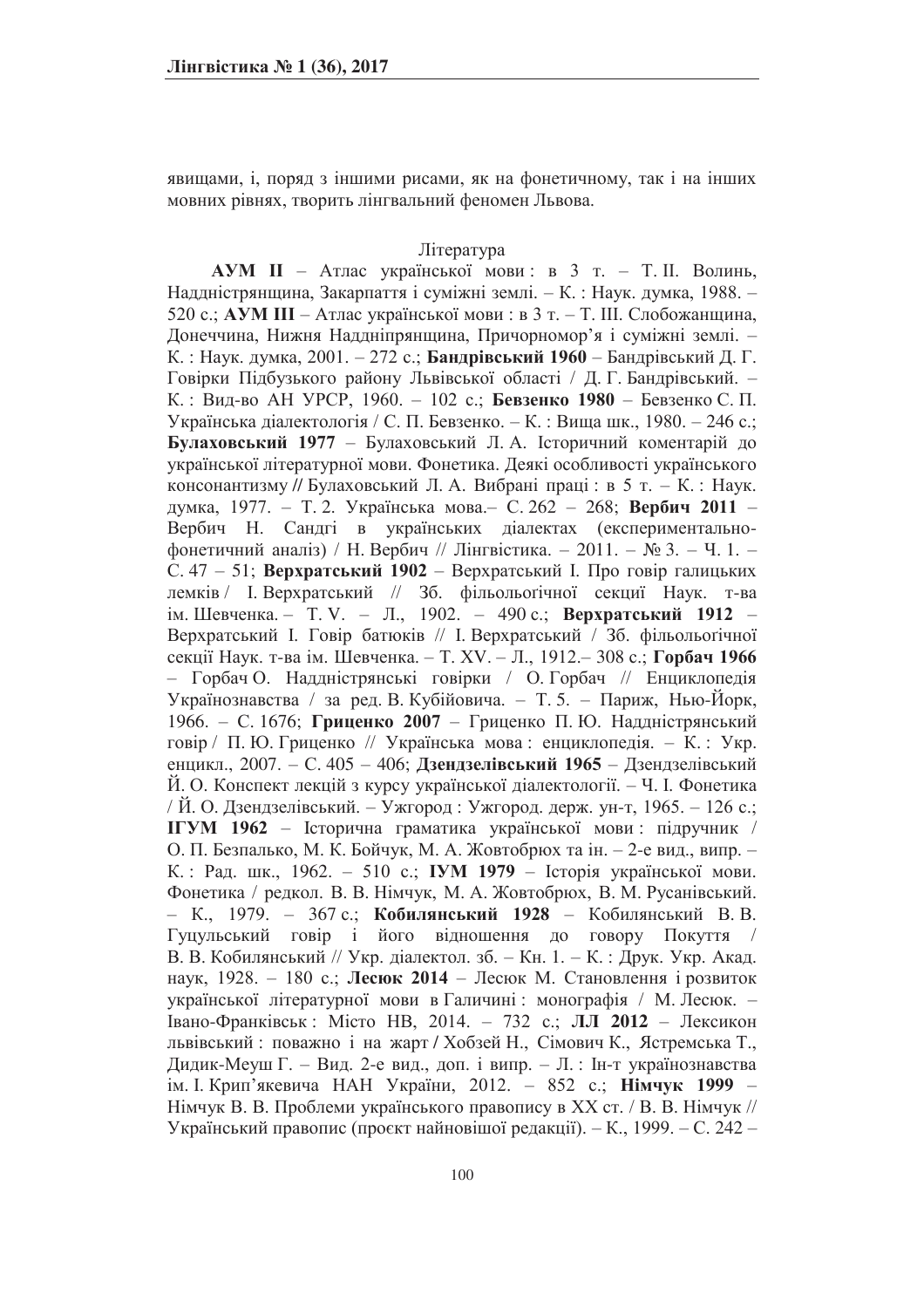333; **Приступа 1957** – Приступа П. І. Говірки Брюховицького району Львівської області / П. І. Приступа. - К.: Вид-во АН УРСР, 1957. -136 с.; Пура 1958 - Пура Я. О. Говірки західної Дрогобиччини / Я. О. Пура // - Ч. І. - Л., 1958; **Пшепюрська-Овчаренко 2007** -Пшепюрська-Овчаренко М. Мова українців Надсяння / вступ та ред. М. Лесів; зібрав і до друку підгот. В. Пилипович. – Т. XI / М. Пшепюрська-Овчаренко. – Перемишль: Перемиська б-ка, 2007. – 299 с.; Рабій-Карпинська 2011 - Рабій-Карпинська С. Бойківські говірки: зб. ст. / вступ та ред. М. Лесів; зібрав і до друку підгот. В. Пилипович. – Т. XVIII / С. Рабій-Карпинська. – Перемишль, 2011. – 187 с.: Тимошенко 1962 – Тимошенко П. Л. Взаємозв'язки між фонетичними і морфологічними явищами в українській мові / П. Д. Тимошенко // Питання історичного розвитку української мови: праці міжвуз. наук. конф. (Харків, 15 – 20 груд. 1959 р.). – Х., 1962. – С. 180 - 192; Шевельов 1987 - Шевельов Ю. Українська мова в першій половині двадцятого століття (1900 - 1941). Стан і статус / Ю. Шевельов.  $-$  Нью-Йорк : Сучасність, 1987. − 295 с.; **Шевельов 1996** – Шевельов Ю. Внесок Галичини у формування української літературної мови / Ю. Шевельов. – Л. – Нью-Йорк, 1996. – 189 с.; **Шевельов 2002** – Шевельов Ю. Історична фонологія української мови / Ю. Шевельов. -Х.: Акта, 2002. - 1054 с.; Шило 1957 - Шило Г. Ф. Південно-західні говори УРСР на північ від Дністра / Г. Ф. Шило. – Л. : Вид-во Львів. пед. in-ry, 1957. – 254 c.; **Janów 1926** – Janów J. Gwara małoruska Moszkowiec i Siwki Naddniestrzańskiej z uwzględnieniem wsi okolicznych / J. Janów. -Lwów, 1926. – 232 s.; **Rudnyćkyj 1993** – Rudnyćkyj J. B. Lemberger ukrainische Stadtmundart: (Znesinnja) / J. B. Rudnyćkyj. – Wiesbaden : Harrassowitz, 1993. - 139 s.

### Сікора Г.В. Високе функційне навантаження окремих приголосних фонем у сучасному львівському койне

У статті досліджено більше функційне навантаження репрезентантів приголосних фонем /ф/, /т/, /з/, /з'/, / $\xi$ /, / $\xi$ '/ порівняно з літературним стандартом. Простежено вияви цього мовного явища: а) наявність репрезентантів аналізованих фонем у запозиченнях, особливо полонізмах, що перебувають поза межею літературної норми, і у фонетичних полонізмах, які відрізняються від літературних лексем тільки цими звуками; б) засвідчення цих репрезентантів у питомих слов'янських словах; в) їх появу внаслідок асимілятивних змін. З'ясовано й обгрунтовано причини цієї риси: а) специфіку формування львівського койне, на лінгвальній сутності якого позначилися іншомовні впливи, особливо польської мови; б)звукозміни, зумовлені позиційними фонетичними явищами. Проаналізовано особливості функціонування: а) залежність від словникової потужності лексики з репрезентантами цих фонем; б) функційне та стилістичне розшарування; в) репрезентацію цієї риси в соціальних прошарках львів'ян; г) можливість паралельного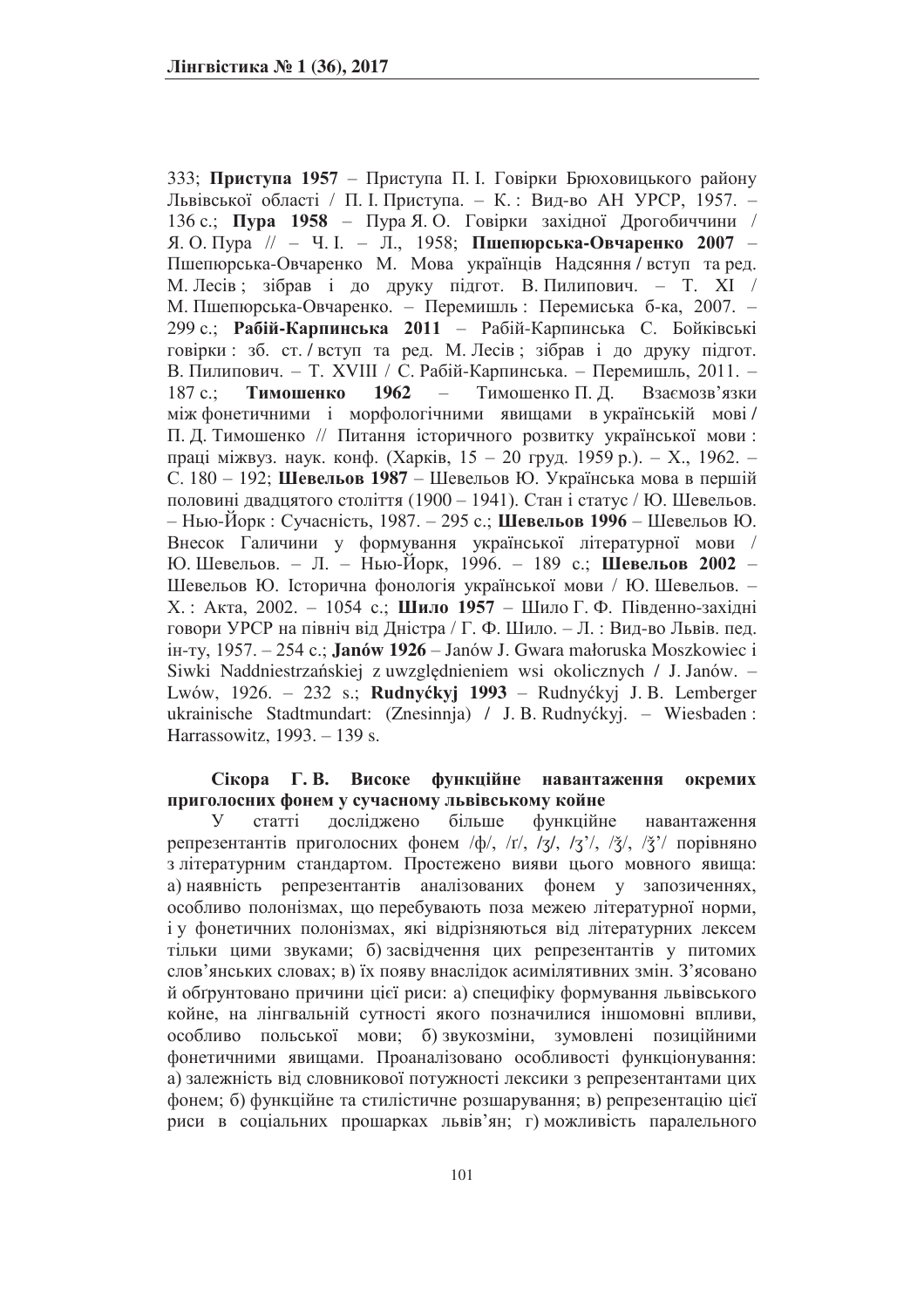співіснування лексем з аналізованими фонемами поряд з літературними відповідниками без таких фонем. Виявлено поширення аналізованого явища в українському діалектному просторі.

Ключові слова: львівське койне, функційне навантаження, функціонування, консонантизм, фонема, звук, іншомовний вплив.

### Сикора Г. В. Высокая функциональная нагрузка некоторых согласных фонем в современном львовском койне

В статье исследована большая функциональная нагрузка репрезентантов согласных фонем  $\langle \phi \rangle$ ,  $\langle \tau \rangle$ ,  $\langle \tau \rangle$ ,  $\langle \tau \rangle$ ,  $\langle \tau \rangle$ ,  $\langle \tau \rangle$ ,  $\langle \tau \rangle$  в сравнении с литературным стандартом. Прослежены проявления этого языкового явления: а) наличие репрезентантов анализируемых фонем в заимствованиях, особенно полонизмах, находящихся за пределами литературной нормы, и в фонетических полонизмах, отличающихся от литературных лексем только этими звуками; б) засвидетельствование этих репрезентантов в исконных славянских словах; в) их появление вследствие ассимилятивных изменений. Выяснены и обоснованы причины этой черты: а) специфика формирования львовского койне, на лингвальной сущности которого отразились иноязычные влияния, особенно польского языка; б) звуковые изменения, предопределенные позиционными фонетическими явлениями. Проанализированы особенности функционирования: а) зависимость от словарной мощности лексики с репрезентантами этих фонем; б) функциональное и стилистическое расслоение; в) репрезентация в социальных слоях львовян; г) возможность параллельного сосуществования лексем с анализируемыми фонемами наряду с литературными дублетами без таких фонем. Выявлено распространение анализируемого явления в украинском диалектном пространстве.

Ключевые слова: львовское койне, функциональная агрузка, функционирование, консонантизм, фонема, звук, иноязычное влияние.

### **Sikora G. V. High functional yield of certain consonant phonemes in Lvivian koine**

The article investigates one of the dialect differential features of the phonetic level of the modern Lvivian koine. The research is performed on the basis of the modern Lvivian speech texts. Dialect lexicography sources have been used. The studied dialect differential feature creates the specifics of the modern system of Lvivian koine consonantism, i.e. higher functional yield, usage frequency of the consonant phonemes  $\langle \phi \rangle$ ,  $\langle \tau \rangle$ ,  $\langle \tau \rangle$ ,  $\langle \tau \rangle$ ,  $\langle \tau \rangle$ ,  $\langle \tau \rangle$ ,  $\langle \tau \rangle$ ,  $\langle \tau \rangle$ ,  $\langle \tau \rangle$ compared to the literary standard.

First of all, the occurrences of the studied linguistic phenomenon in the Lvivian speech have been analyzed. Among them are: a) presence of the representatives of these phonemes in the borrowings, especially the polonisms that are beyond the bounds of the literary norm and phonetic polonisms that differ from the literary lexical items only with the sounds that